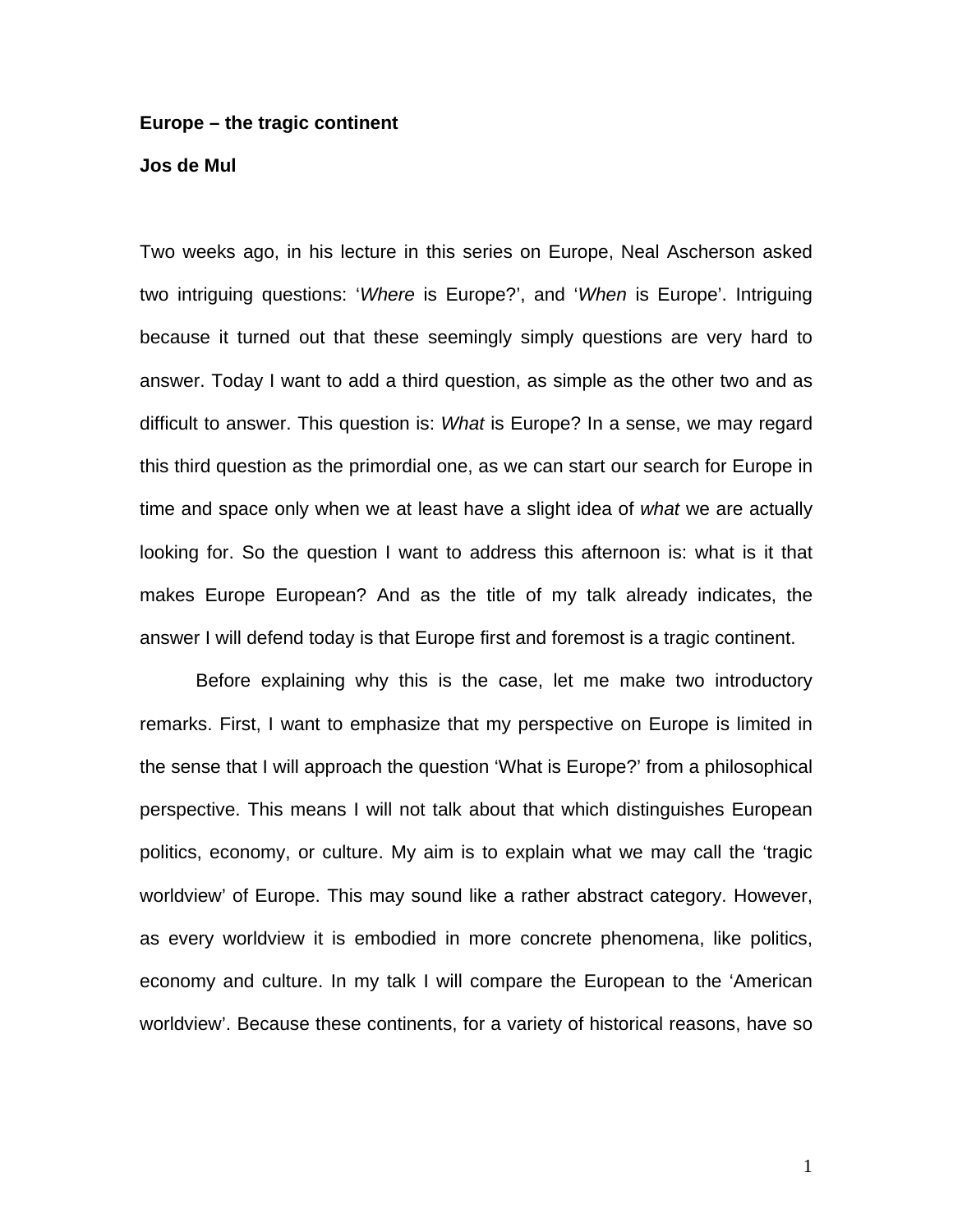much in common, and therefore are often taken together as parts of the 'the Western world', it is very instructive to focus on the difference in their identity.

With my second introductory remark I hope to counter a possible objection to my approach. One might argue that my approach rests on the essentialist illusion that there would be such thing like *the* European or *the* American worldview. Both Europe and America are not one. These names are just umbrella terms, which refer to a heterogeneous variety of subcultures, each with their own beliefs, convictions and worldviews. It is difficult to see what the worldview of – for example – liberal intellectuals at the campus in Ann Arbor have in common with the worldview of members of evangelical communities in the rural Midwest, or with the worldview of the African Americans that populate the Detroit's depressed neighbourhoods. And the same counts for Europe, a continent that on top of the aforementioned religious, ethnic and economical differences is characterized by a great variety of nationalities and languages. Liberal intellectuals in the United States, our critic might add, may actually have more in common with their European counterparts than with other subcultures in the United States.

I fully agree that Europe and the US are heterogeneous varieties rather than monolithic monocultures; in my talk I will even emphasize this heterogeneity and the resulting tensions. The two worldviews I will distinguish are not so much empirical realities, but rather ideal types, heuristic fictions if you like. Nevertheless, my claim is that these fictions can help us to better understand the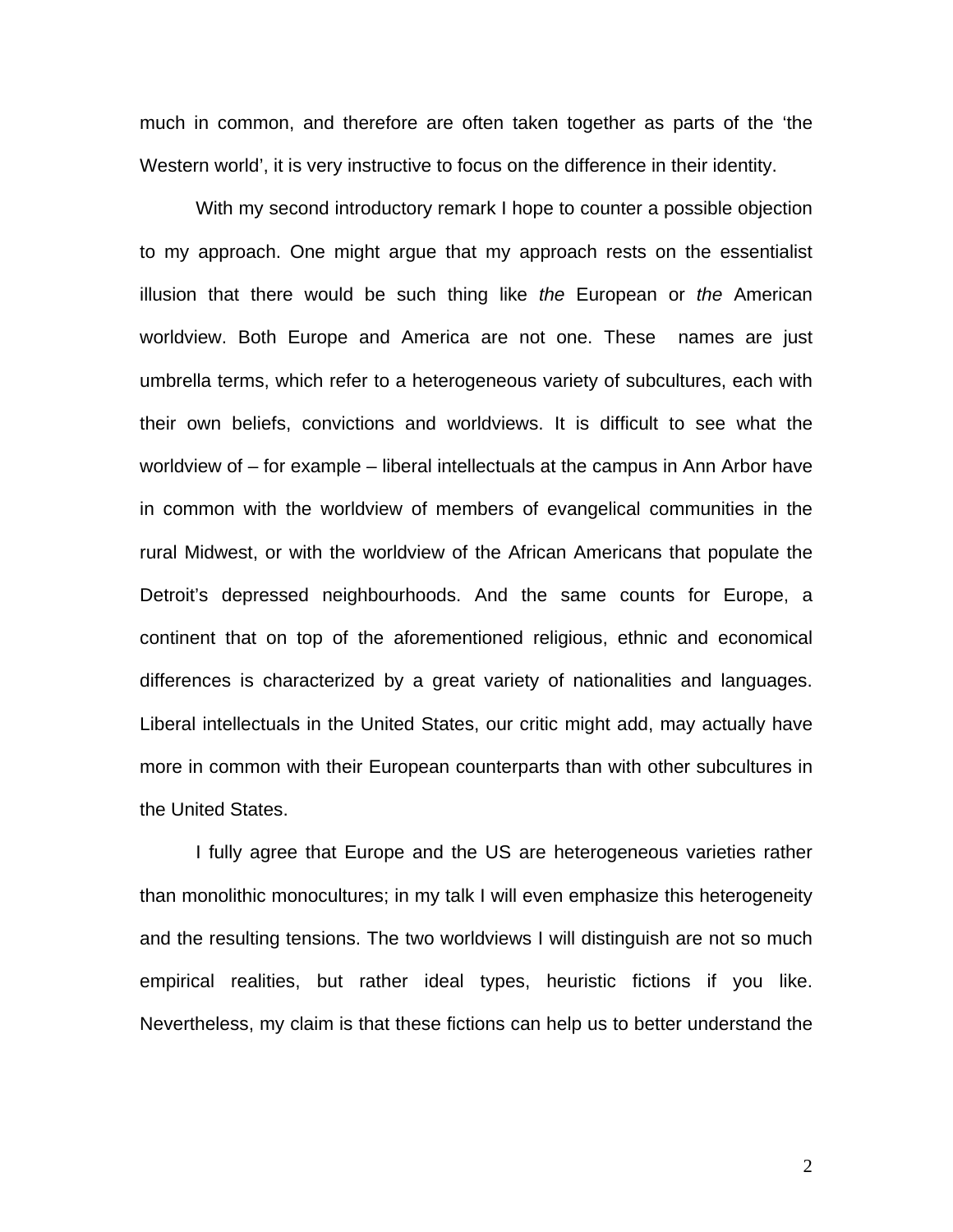real existing differences between the United States of America and the less United States of Europe.

My talk consists of five parts. In the first one, I'll explore "The Idea of Europe."

## **1 The idea of Europe**

George Steiner's essay 'The idea of Europe' provides a good starting point for my quest for the European worldview. Steiner presented this text as the tenth Nexus Lecture at the Tilburg University in The Netherlands in 2003. It was a prelude to a series of gatherings organized by the Nexus Institute, on the eve of the Intellectual Summit during the Dutch Presidency of the European Union in 2004. The Nexus Institute is an organization whose mission it is to promote European culture. As a warm up for the referenda about the new European Constitution, which were perceived by the European population with a mixture of indifference and critique, the Dutch government asked the Nexus Institute to organize a series of conferences on 'the idea of Europe'. The series culminated in the aforementioned Intellectual Summit, held in Rotterdam on December 4, 2004, entitled 'Europe. A Beautiful Idea?' (Given the results of the referenda the question mark in the title was perhaps not such a good idea). Steiner was invited to start the series of events in the tenth Nexus Lecture with an attempt to define this beautiful idea of Europe.

In his lecture, Steiner argued that Europe can be defined by 'five axioms'. The first three of these axioms – the coffee house, in which intellectual and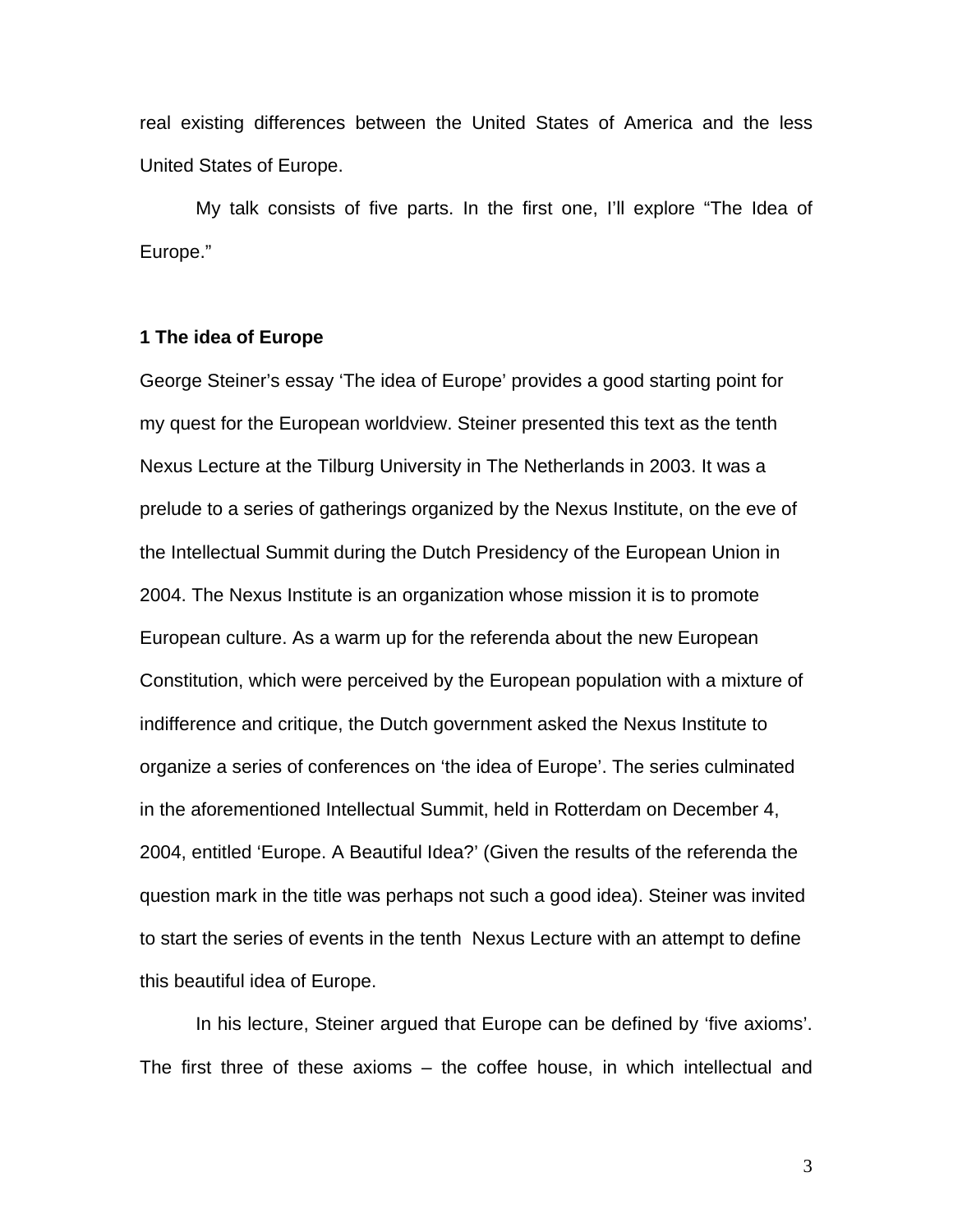political debate takes place, the landscape on a traversable and human scale, and the streets and squares named after statesmen, scientists, artists, and writers of the past – mainly refer to the material infrastructure in which the European worldview could emerge, flourish and be passed on across generations. As important as this infrastructure may be, I will focus on the fourth axiom, which refers to what Steiner calls "the substance" of the idea of Europe. This substance "derives from a primordial duality, […] the twofold inheritance of Athens and Jerusalem". "This relationship, at once conflictual and syncretic, has engaged European theological, philosophical and political argument from the Churchfathers to Leon Chestov, from Pascal to Leo Strauss. To be a European is to attempt to negotiate, morally, intellectually and existentially the rival ideals, claims, *praxis*, of the city of Socrates and that of Isaiah" (Steiner, 2004, 24).

With regard to the seminal role of Hellas, Steiner points at music, mathematics and speculative thought, "three pursuits or addictions or games of a wholly transcendent dignity". Though music, mathematics and speculative thought are to a certain extent global phenomena, only in Europe and, by direct transfer, in North America, they have entailed "the miracles of meaning" which are conveyed to us by Bach, Mozart, Beethoven, Schubert, Euclid, Pythagoras, Von Riemann, Gödel, Plato, Spinoza, Kant and Wittgenstein, to mention just a few of the names so generously dropped by Steiner. When he discusses the legacy of Jerusalem, he emphasizes that there is scarcely a vital node in the texture of western existence, that has not been touched by the heritage of the Hebraic. "The monotheistic challenge, the definition of our humanity as in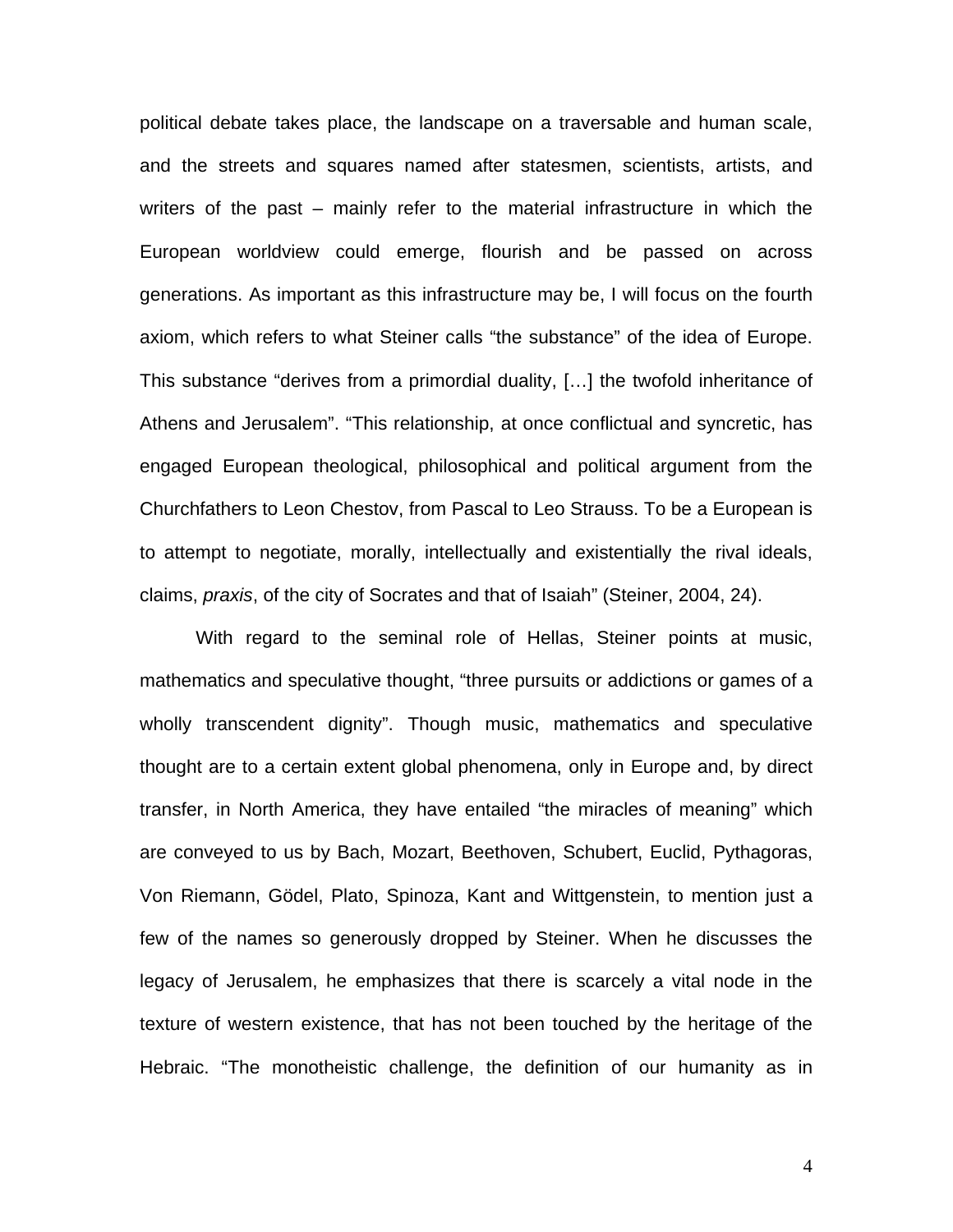dialogue with the transcendent, the concept of a supreme Book, the notion of law as inextricable from moral commandments, our very sense of history as purposeful time, have their origin in the enigmatic singularity and dispersal of Israel". Steiner adds that this also counts for secular Europe. Marx's messianic historicism, Freud's assumption of an original crime, and Einstein's trust in cosmic order, to mention just a few examples, are no less than Christianity descendants of Sinaï.

 "This is true of the positivist, of the theist, of the agnostics as it is of the believer […]. It is a cliché to cite Marx, Freud and Einstein (I would add Proust) as the begetters of modernity, as the artisans of our current condition. But underneath the cliché lies a formidably complex situation: that of secular Judaism and of the translation into secular terms and values of profoundly Judaic antecedents. Marx's rage for social justice and messianic historicism are directly concordant with that of Amos or Jeremiah. Freud's strange assumption of an original crime—the killing of the father—mirrors, graphically, the scenario of the Adamic fall. There is much that is wonderfully close to the promise of the psalms and of Maimonides in Einstein's trust in cosmic order, in his tenacious refusal of chaos. Judaism and its two principal footnotes, Christianity and utopian socialism, are descendants of Sinaï, even where Jews themselves were nothing but a despised, hunted handful." (idem, 26-27).]

Steiner's claim that the substance of the European worldview is rooted in Greek rationalism, on the one hand, and the Jewish-Christian tradition, on the other, is not particularly surprising. In fact, the claim is rather obvious and Steiner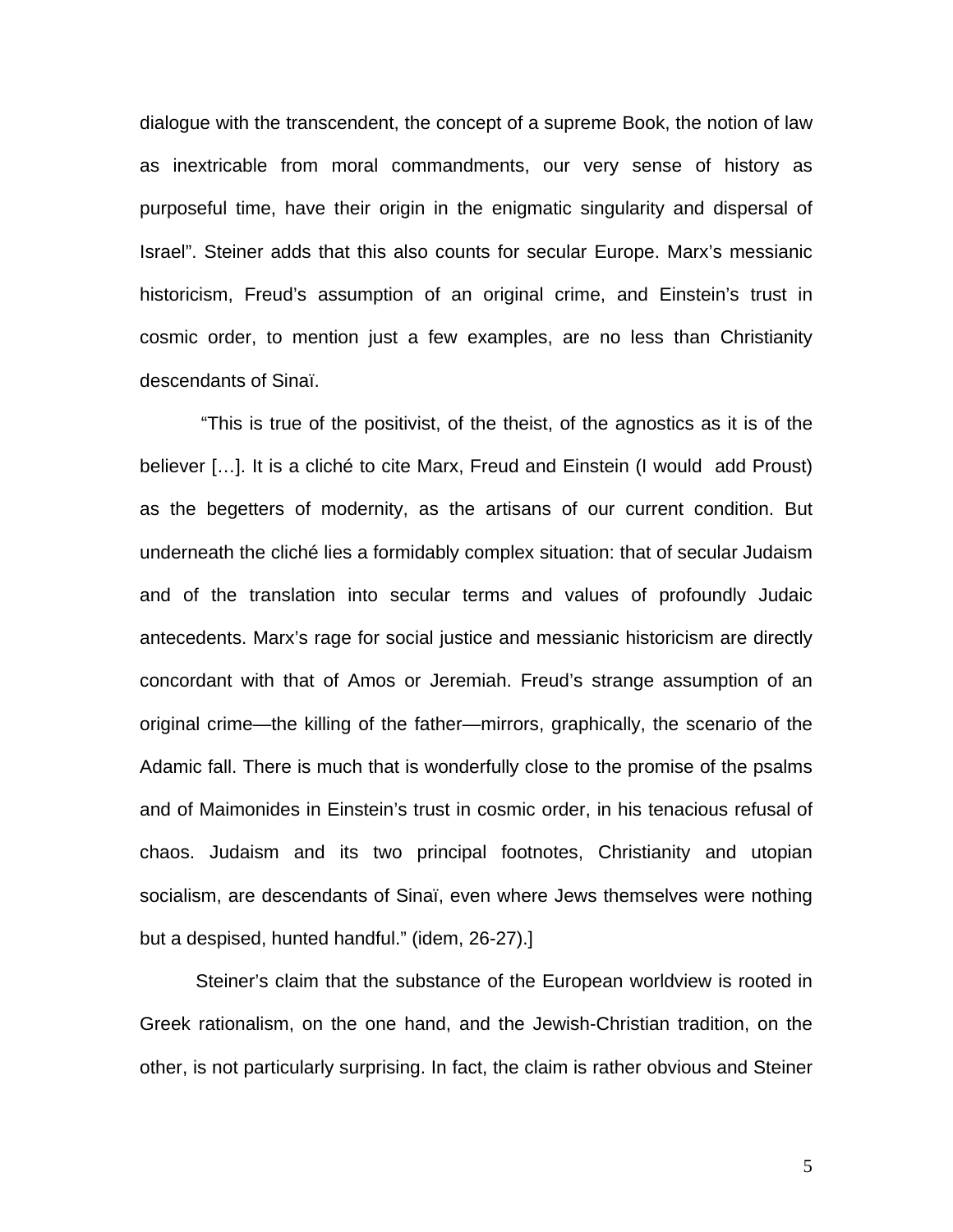certainly is not the first to make it. However, Steiner also points at the fact – and this is less common – that the two traditions on which the idea of Europe rests, are "at once conflictual and syncretic". That Steiner mentions the conflictual nature of this relationship first, is not without reason. From the very beginning their relationship has been full of tensions. The time that their mutual struggle was settled on the stake lies fortunately behind us. Given to the fundamental secularization of Europe over the past two centuries, Christianity and rationality live in a relatively peaceful coexistence. However, their principles still are diametrically opposed. To realize that, we only have to think, for example, of the debate between evolutionists and defenders of intelligent design.

Moreover, during recent decades Europe has begun to face a new, and since 9/11, increasinly violent confrontation with Islam. This seems to have started a new chapter in the tense relationship between rationality and religion. Old and new Europeans seem to be forced to make a choice between the two conflictual principles again. However, this time the choice is not between Athens and Jerusalem, but between Athens and Mecca.

### **2 Fundaments and fundamentalisms**

The opposition between monotheistic belief and enlightened reason is conveniently arranged. Reality, however, is more complex. Christianity and Enlightenment sometimes enter in surprising coalitions. Let me give you an example taken from my home country. Since 9/11, in The Netherlands there is often heated debate about the role of Islam within Dutch culture. Islam is a rather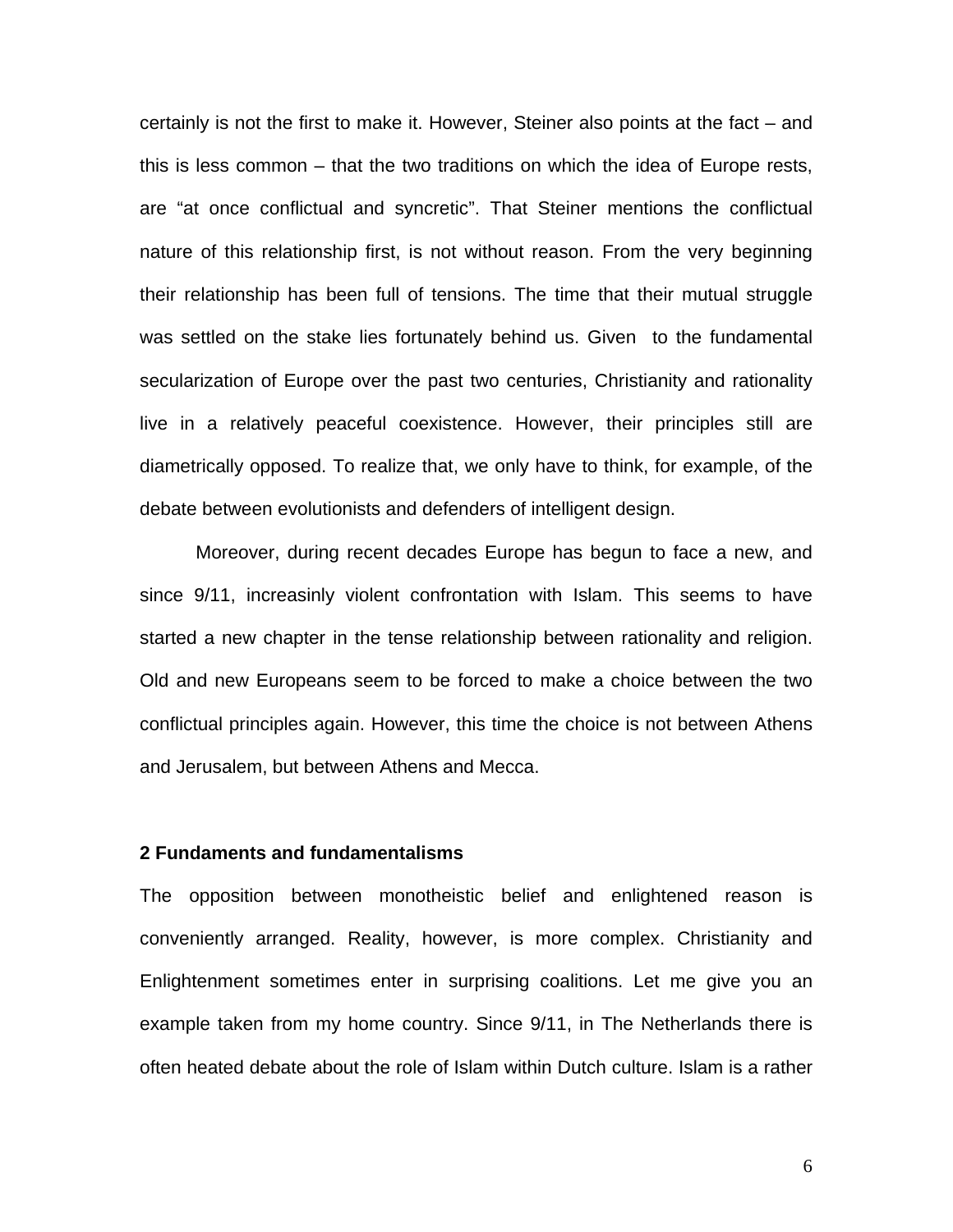new phenomena in Dutch culture. In spite of its cosmopolitan orientation as a trading country, until the Second World War, Dutch society has been relatively closed and mono-religious. Of course the cultural differences between Protestantism and Catholicism should not be overlooked, but they remained branches of the same religious tree. Although, in the period that when Indonesia was still a Dutch colony, the Netherlands had the largest Islamic population of all countries in the world, Islam never became part of Dutch culture.

There is another reason for the emotional character of the debate on Islam. The debate is strongly connected with two politically and religiously motivated murders, extremely rare phenomena in the Dutch political landscape. With the exception of the Second World War, The Netherlands hasn't had any political murders for almost three centuries. The two men who have been murdered – the populist politician Pim Fortuyn and film director Theo van Gogh – both were radical critics of the Islam, about which they often spoke in a rather offensive way.

In the Dutch debate about monotheistic religion – both in its Islamic and Christian form – is often opposed to Enlightenment. This is not so strange, given the fact that The Netherlands - the country of Spinoza! - gave birth to what historian Jonathan Israel has called 'Radical Enlightenment'. Within this context The Netherlands has developed a solid wall of separation between church and state. Moreover, The Netherlands is among the most secular countries in the most secular continent on earth. In particular, the Dutch Liberal Party (the VVD: Party for Freedom and Democracy), though rather conservative with regard to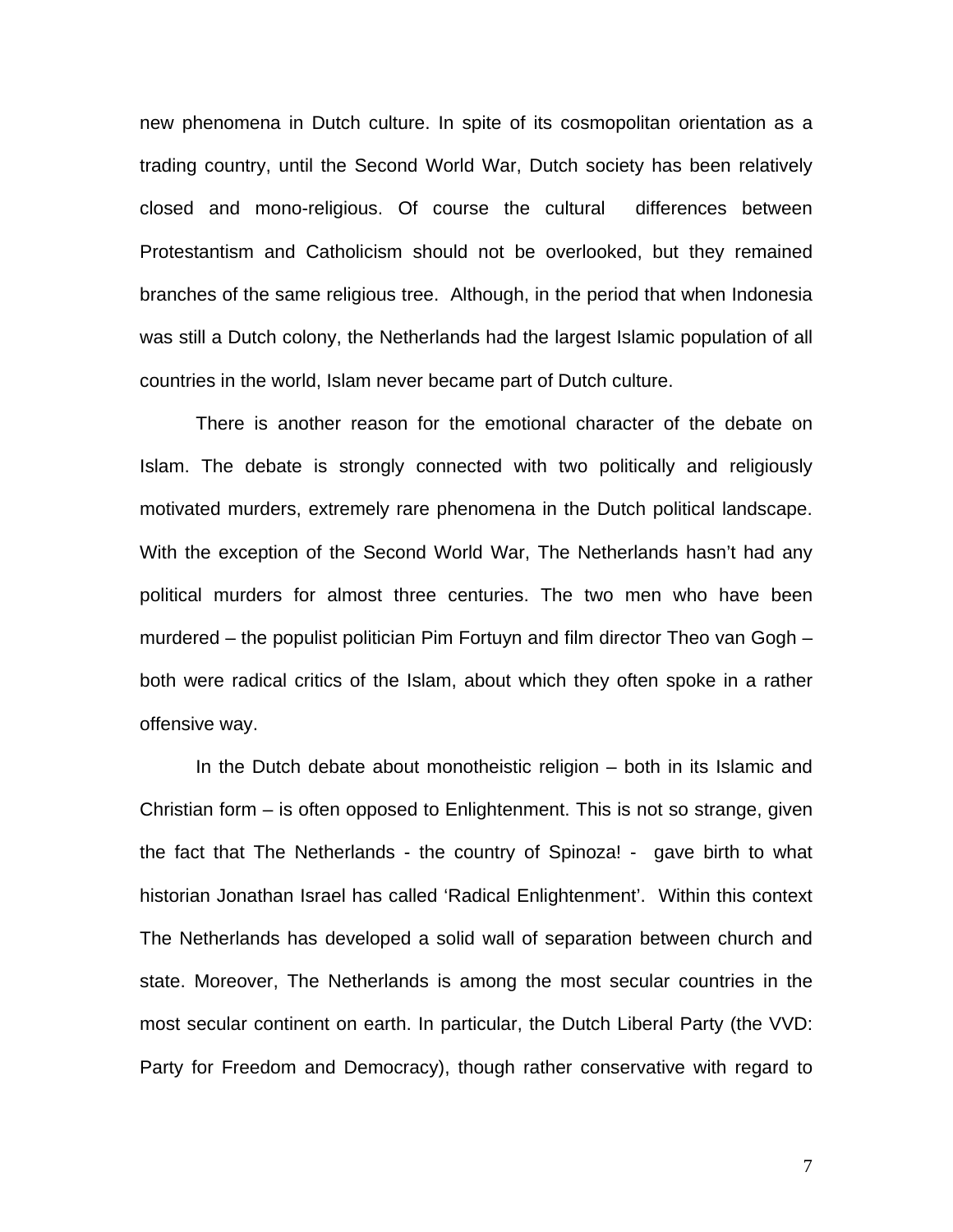economics, traditionally has been quite progressive with regard to issues like abortion and euthanasia. For that reason Frits Bolkestein, the former leader of the Liberal party and former European Commissioner for the internal market, taxation and the customs union, former, who is generally considered to be the most intellectual among the liberals (at least he regularly refers to Immanuel Kant and the Enlightenment), in a speech given in 2003 about the relationship between religion and politics, surprised both friends and enemies when he claimed that the value of European culture is foremost connected with the Jewish-Christian tradition. He made this claim within the context of the debate about Islam, so one could imagine that this was an unfortunate "Own Irrationalism First" outpouring. However, Bolkenstein's version of the Enlightenment shares at least one characteristic with Christian fundamentalist movements, as we find them in the US in the political neighbourhood of George W. Bush, and Islamic fundamentalism, as we find it as a daily practice on the Arabian Peninsula.

What characterizes fundamentalism is the belief that the principles one adheres to are absolute and universally valid, and for that reason are not open for any negotiation. Such a fundamentalist belief motivated imam Ahmad Salam in 2004 to refuse to shake hands with the liberal State Secretary Immigration and Integration Rita Verdonk; surprisingly the leader of the Liberal Party, Frits Bolkestein, turned out to be no less fundamentalist. In 2000, in the so-called Multatuli lecture - named after a famous Dutch nineteenth century liberal writer who spent a part of his life in Indonesia where he became a severe critic of Dutch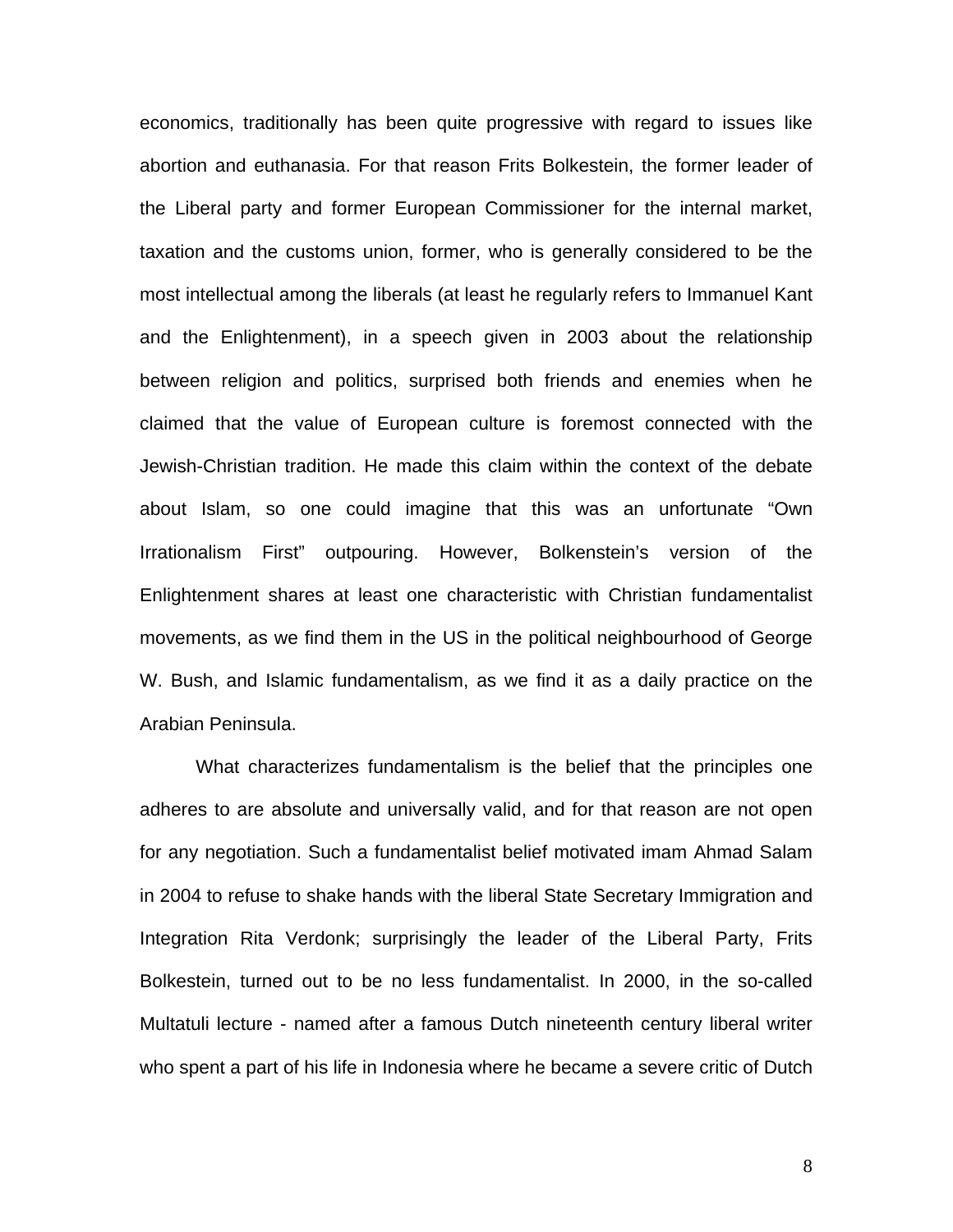colonialism – Bolkenstein firmly stated: "The separation of church and state, the freedom of speech, tolerance and non-discrimination are principles that originally were products of European history. However, liberalism claims that these principles have universal validity and value". After arguing that Islam has a rather poor history regarding these principles, he continued, with somewhat less tolerance: "Here the dialogue ends and we have to take a stand. These principles are not negotiable. Not even a little bit".

I wholeheartedly subscribe to the principles Bolkestein mentioned – separation of church and state, freedom of speech, tolerance and nondiscrimination. However, what worries me is the dogmatic tone of his defence. Precisely for liberals who repeatedly refer to the Immanual Kant and Enlightenment, we may expect radical willingness to be critical not only towards the bias and presuppositions of others, but also towards one's own bias and presuppositions, instead of making them into dogmatic principles. The fact that Bolkestein and other 'Enlightenment fundamentalists' do not show this willingness, is connected with a particular belief they share with religious fundamentalists, the belief that there is only one universal truth (of God, Allah, or Reason) which enables us to make unmistakable distinctions between what is true and false, good and bad, beautiful and ugly. Unfortunately for them, the world isn't that simple. In the global village we are constantly confronted with an abundance of contradictory truths, values and tastes. And since 9/11 and the terrorists attacks in Madrid and London this confrontation has become more violent. At least in the sense that the violence moved from Afghanistan, Iraq, and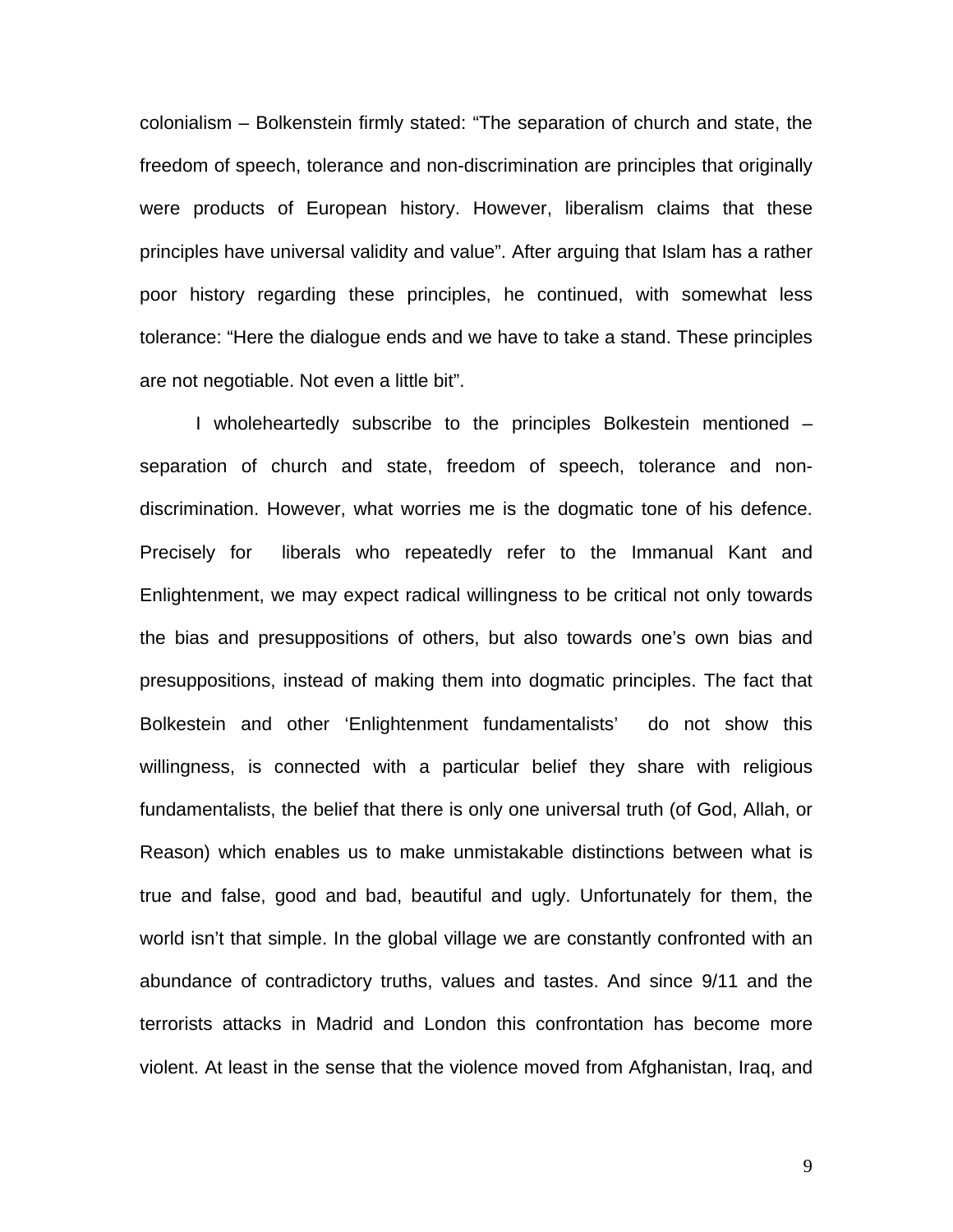the West Bank to cities in the US and Europe. However, this does not prove, as Born-again Enlighteners claim, the bankruptcy of cultural relativism. On the contrary, it shows how different cultures actually are. Cultural relativism, understood as an empirical theory, does not claim that every culture is equal or that anything goes, but rather that cultures are not equal and that for that reason many things do not go at all.

That does not necessarily imply a normative relativism. We *can* defend certain principles and values against others, and - as the finite creatures we are, bound to our family, tribe, group, religion, culture - we often *do* so. However, we should acknowledge the tragic dimension of the clash of incompatible principles. Not only can such a clash of principles arise – as Huntington has argued in his *The Clash of Civilizations* (1996) - between different cultures – for example between Western culture and Islamic culture, but it can also arise within a culture, as the aforementioned tension between Christian and rationalistic traditions in Europe show. Clashes can even arise within one single tradition. This happens, for example, when the liberal principles of non-discrimination and freedom of speech – both part of the constitution – violate each other. In The Netherlands we have seen various examples of this in the past decade. Because when the populist politician Pim Foruyn called Islam a backward religion, and film director Theo van Gogh started to call Muslims as 'goath fuckers'. There can even arise an unbearable tension within one single principle, for example when we feel ourselves forced to be intolerant against those who preach or practice intolerance.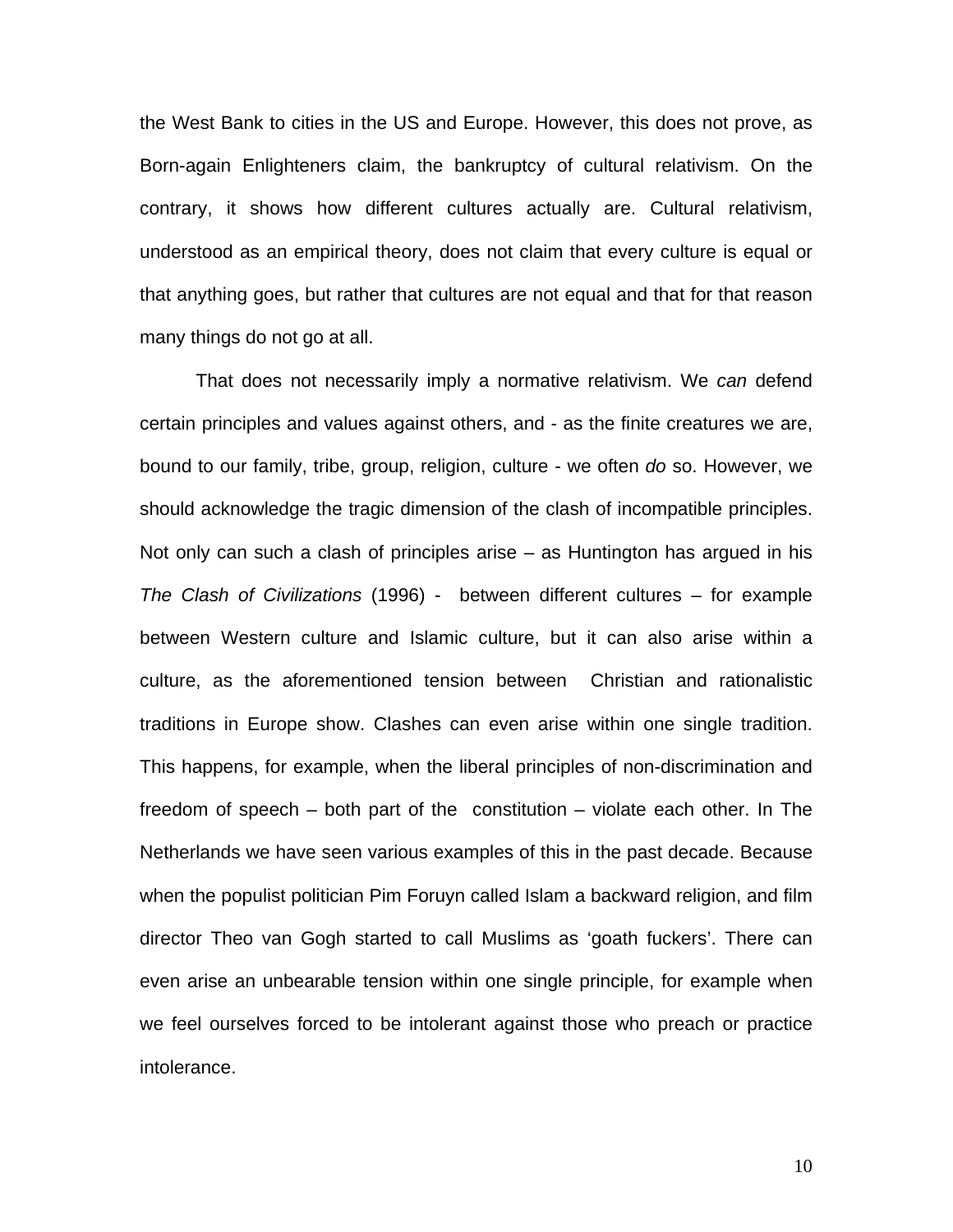## **3 Tragedy**

If we want to understand the nature of these kinds of unbearable conflicts, we have to take a third European tradition into account, a tradition that perhaps even more than Christianity and rationalism characterizes the 'idea of Europe'. I mean the tragic worldview, as it found its classical expression in the fifth century B.C. in the tragedies of Aeschylus, Sophocles and Euripides, and its modern expression in the works of Shakespeare, Lessing, Ibsen and Sartre, in the tradition of the European novel and film.

Tragedies are stories that deal with fateful events. Fate has many faces: accidents, natural disasters, war, addictions, illness, the loss of our beloved ones, our own death. Fate hounds us all and sooner or later we all have to face it. In ordinary language the word 'tragic' is often used to refer to fateful events. However, not all fateful events are tragic. An event becomes tragic when the actor himself, against his own will, causes the fateful event. When somebody gets a fatal illness, that is terrible, but it is not a tragedy in the more restricted sense. When a policeman during an arrest accidentally kills his colleague, that's a tragedy. Tragedies presuppose some freedom of action. The life of a slave may be miserable, but it is no tragedy. Tragedies occur when a person executes his own fate in freedom. In William Styron's novel *Sophie's Choice* we find a shocking example of a tragic event. In the story a sadistic doctor in a Nazi concentration camp forces Sophie to make a choice which of her two children is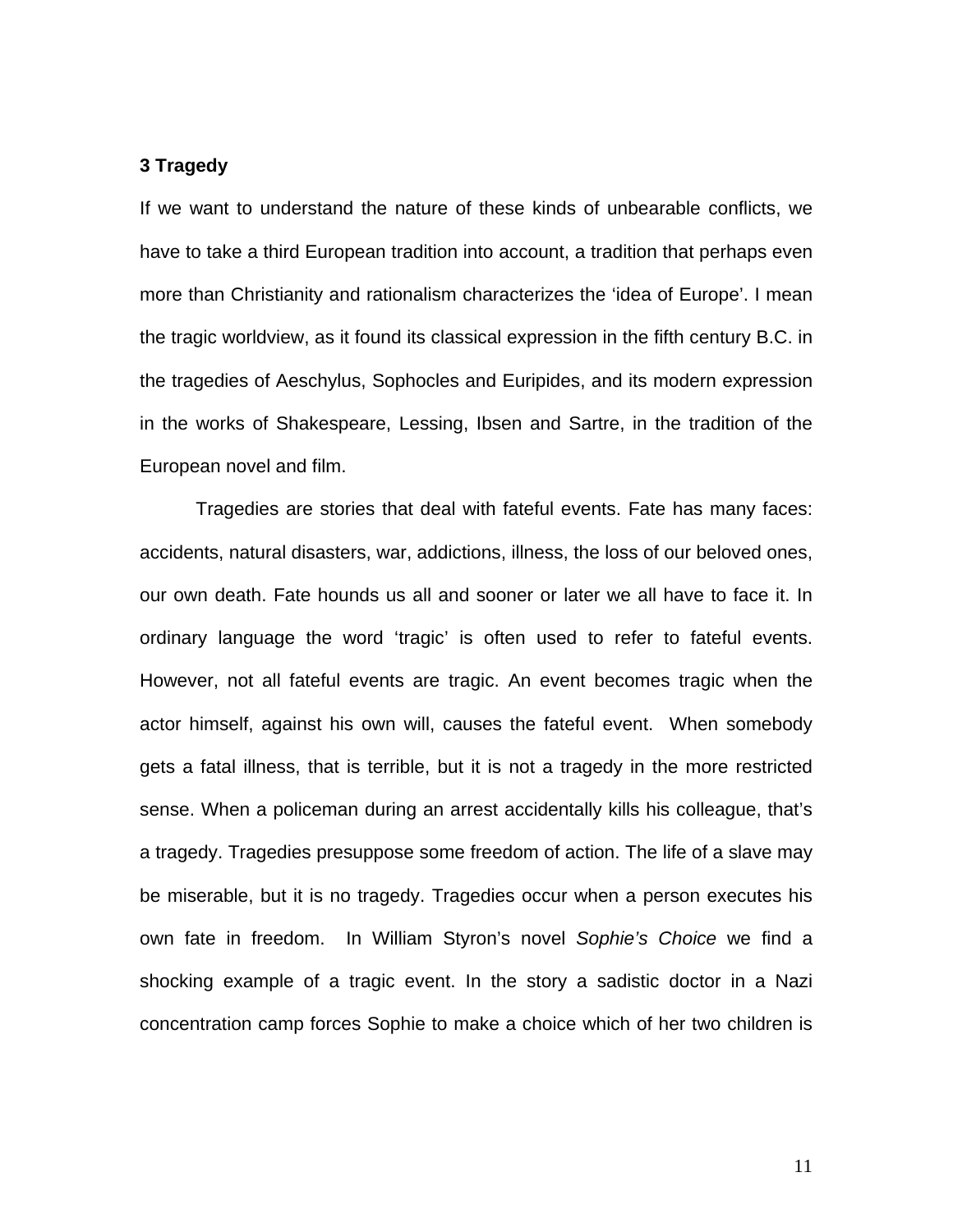to die and which one is to survive. Losing a child is a terrible fate; to be forced to make such choice makes it into a unbearable tragedy.

Calling Europe the tragic continent, is not the same, of course, as claiming that events are restricted to Europe. Tragedies occur everywhere on earth. However, ever since the birth of the classical tragedy Europe has been characterized by a specific *awareness* of and *attitude* towards the tragic dimension of human life, as well by a sublime aesthetic *expression* of this tragic dimension. In his well-known book *The Death of Tragedy*, published in 1961, George Steiner repeatedly emphasizes that the literary genre of the tragedy is a uniquely European phenomenon.

In this light it was somewhat surprising that in his Nexus Lecture in 2004 Steiner does not include tragedy as one of the pillars on which Europe rests. However, he seems to allude to it, when stating that the fifth and last of the axioms that define Europe consists of "an eschatological self awareness" (idem, 27). In that context he even speaks about "a more or less tragic finality' and at the very end of his lecture the word 'tragic' appears once more. After having criticized the growing Americanization of European culture, he expresses his hope that 'the European dream' can be dreamed again, and he continues: "It is only in Europe, perhaps, that the requisite foundations of literacy, that the sense of the tragic vulnerability of the *condition humaine,* could provide a basis" (idem, 35).

The use of the word 'perhaps' indicates that Steiner is not fully convinced that the European dream can be dreamed again. This might not only have been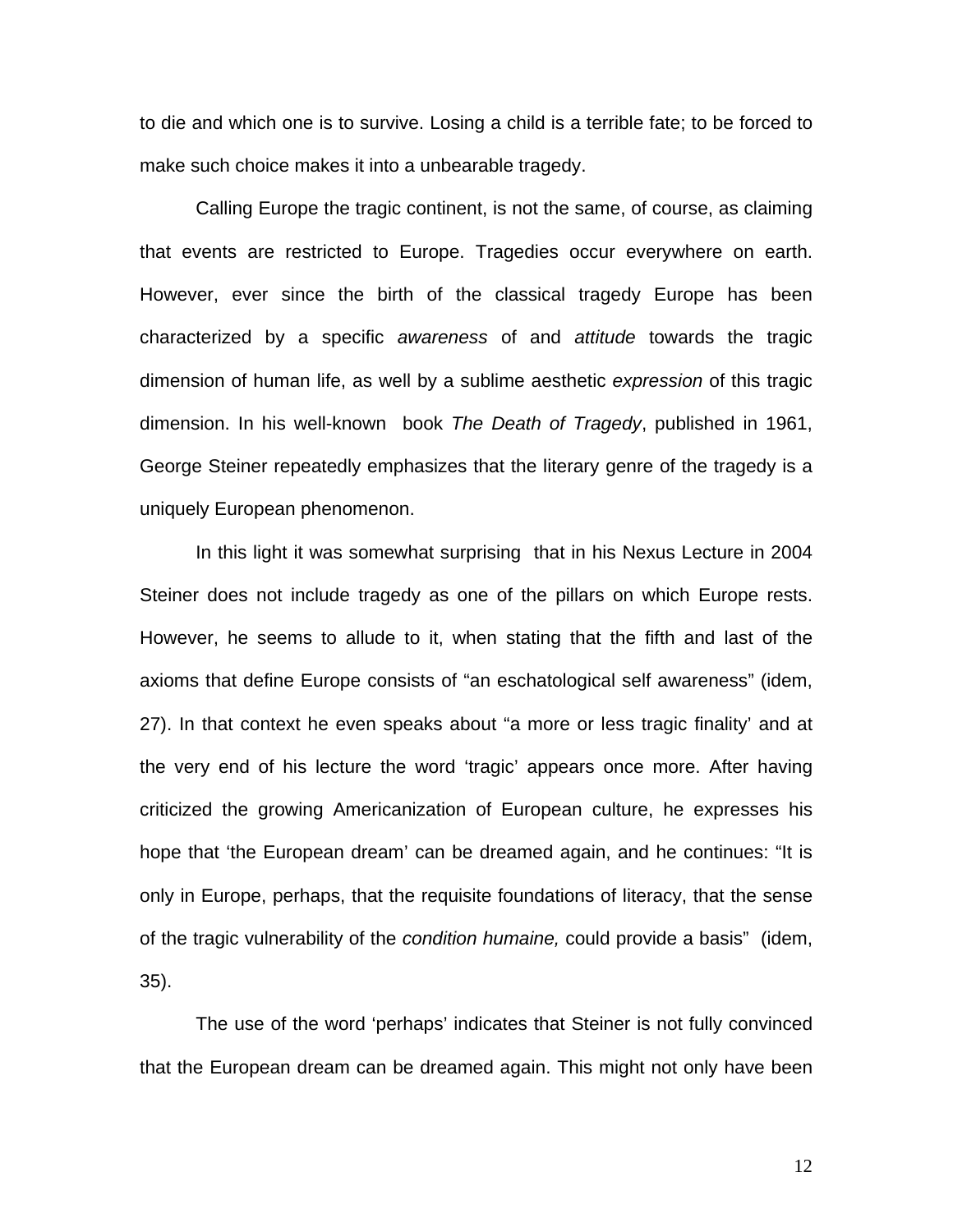motivated by the overwhelming power of the process of Americanization, but also with the development of European culture itself, as he describes it in his aforementioned book, *The Death of Tragedy*. According to Steiner, the tragic worldview only could arise in a culture that was inhabited by gods and which was ruled by "an aristocracy of suffering" that revolted against these gods. According to Steiner, in modern, secularized Europe there is no longer a place for tragedy. Hence the melancholic title and tone of his book.

However, tragedies do not necessary presuppose a religious worldview and an aristocratic elite. I am almost inclined to say: on the contrary. The emergence of tragedy in the fifth century before Christ in Athens, reflects two important cultural transformations. Greek tragedy emerged in an era, in which the fatalistic worldview in which everything was determined by the will of the gods, was replaced a more rational worldview. Especially in the tragedies of Aeschylus and Sophocles the conflict between the old *mythos* and the new *logos* is constantly present. However, already in Euripides' tragedies the conflict is no longer between men and the gods, but rather between human beings (among which many women and aliens!) or between conflicting desires and principles within a single individual. Seen from this perspective it seems no coincidence that the second Golden Age of tragedy in the sixteenth and seventeenth century took place in an age in which again there was a transformation from mythos (this time in the form of Christianity) to logos (the secular, scientific worldview) again.

The second transformation that accompanied the birth of tragedy in Athens is closely connected with the transformation from mythos to logos. It is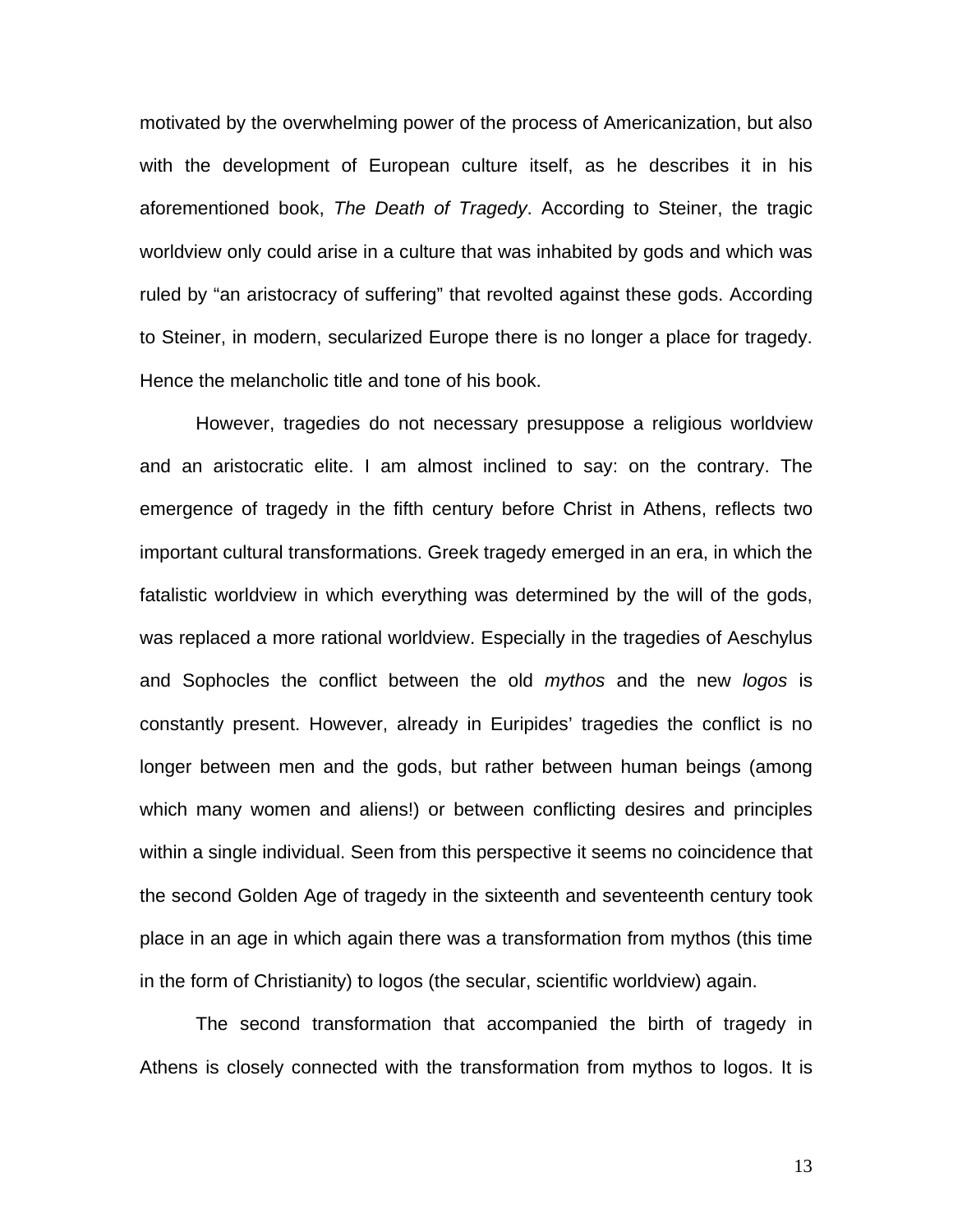the transformation from aristocracy to democracy. As I already mentioned, tragedies occur when fateful events are the result of free action. In this sense the genre of tragedy can be regarded as a reflection on the consequences of the democratization of the Greek polis. It's an artistic attempt to phathom the nature and the limits of human freedom. It seems no coincidence that both performance of the tragedy and political meetings in Athens took place in the Dionysos theatre.

Steiner mistakenly supposes that that the end of mythology and aristocracy demarcates the death on tragedy. Whereas in theocracy only a revolting king could be tragic, in a liberal society we witness a democratization of tragedy. The secularization and democratization of tragedy undoubtedly have had their impact on the contents, the characters and the style of tragedy. However, though tragedy has undergone important changes in the course of its long history, the basic structure of the tragic conflict has remained the same. Tragedies depict persons that wrestle with a fundamental problem. They are torn apart between contradicting circumstances, motives and or principles. They do not lack drive or dedication. If they do not survive their tragic struggle, it's not because they lack determination (Hamlet is the exception that proves the rule), but rather because of their almost superhuman dedication. What make these heroes tragic is that they, despite their freedom and responsibility, become part of a fateful chain of events. Because of miscalculation (*hamartia*), blindness (*ate*) or overconfidence (*hubris*) the tragic hero puts a unbearable guilt on his shoulders, as unintended as inevitable.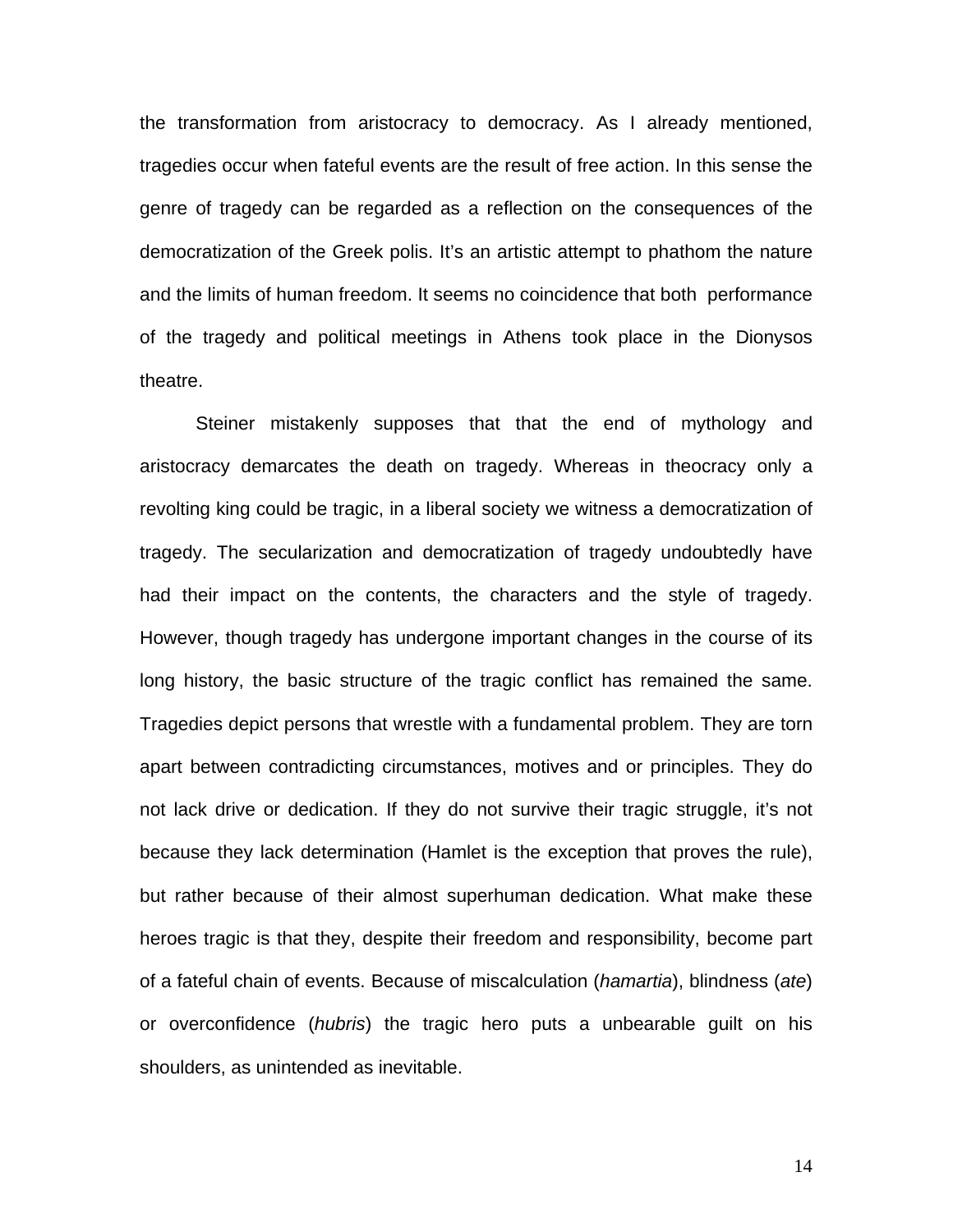The fateful adventures of tragic heroes in Greek tragedies often are remarkably topical. Take Sophocles' *Antigone,* for example, first performed in 442 B.C.. The tragedy takes place against the background of a civil war. After her brothers Etéocles and Polyneikos, belonging to the conflicting parties, have killed each other in a man-to-man fight, their uncle Creon takes over power and attempts to unite the citizens of Thebe again. For that reason he decides that Etéocles should be buried with all possible military honours, whereas the body of Polyneikes is thrown outside the city wall as prey for the vultures and wolves. However, Antigone is of the opinion that it is her holy duty to bury her brother Polyneikes. While her sister Ismene and Hamon (who is both her fiancé and the son of acting king Creon) try to persuade Antigone to obey the law of the city, she persist obstinately. Creon becomes increasingly stubborn, too. He also has his principles. He cannot tolerate subversive action, even not – precisely not - from a relative. While the chorus in its stationary songs comments on the awesomness of man and the fragility of human happiness, and the blind seer Teresias tries to bring Creon back to reason, a spiral of violence unrolls. After Antigone has buried Polyneikes not one, but two times – the deed must be seen! – Creon punishes her by burying her alive. Creon's son Haimon and his wife Eurydike commit suicide and Creon is left completely broken. When Creon and his retinue leave the stage, the chorus conclude:

*Of happiness the chiefest part Is a wise heart:*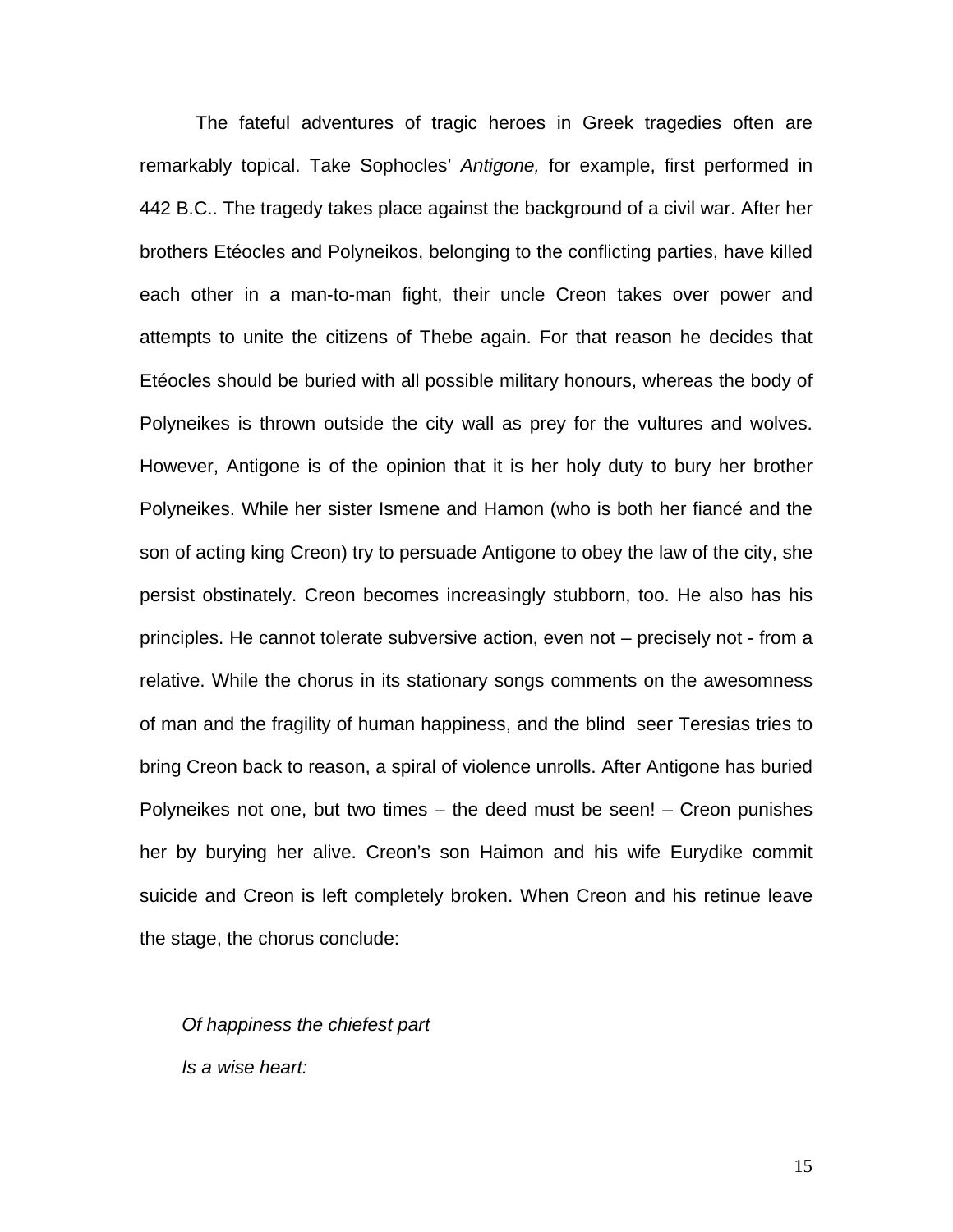*And to defraud the gods in aught With peril's fraught. Swelling words of high-flown might Mightily the gods do smite. Chastisement for errors past Wisdom brings to age at last.* 

Antigone is not a battle between good guys and bad guys. Antigone is no exemplary Hollywood heroine waging war against the 'Empire of Evil'. She explains that she acts out of love, but in her stubbornness she is simply heartless towards her sister, her uncle and her fiancé. Creon is laudable because he attempts to bring 'the storm-tossed ship of state' back safely to port and refuses to favour his niece Antigone. But his lack of managerial flexibility furthers the decline of the city instead. Both Antigone and Creon are highly ambiguous characters. This reflects the tragic insight in the fact that in reality it's often difficult to distinguish firmness from inflexibility, courage from recklessness, confidence from overconfidence. Moreover, an excess of something good easily can turn to the opposite, and sometimes the opposites even coincide.

Perhaps it's just because of their fundamental ambiguity that we can identify ourselves with tragic heroes such as Creon and Antigone. Witnessing the spiral of violence that overwhelms the protagonists, we experience – to quote Aristotle's famous definition of tragedy – 'pity and fear', and become aware of the fact that this also could happen to us, 'effecting the proper purgation of these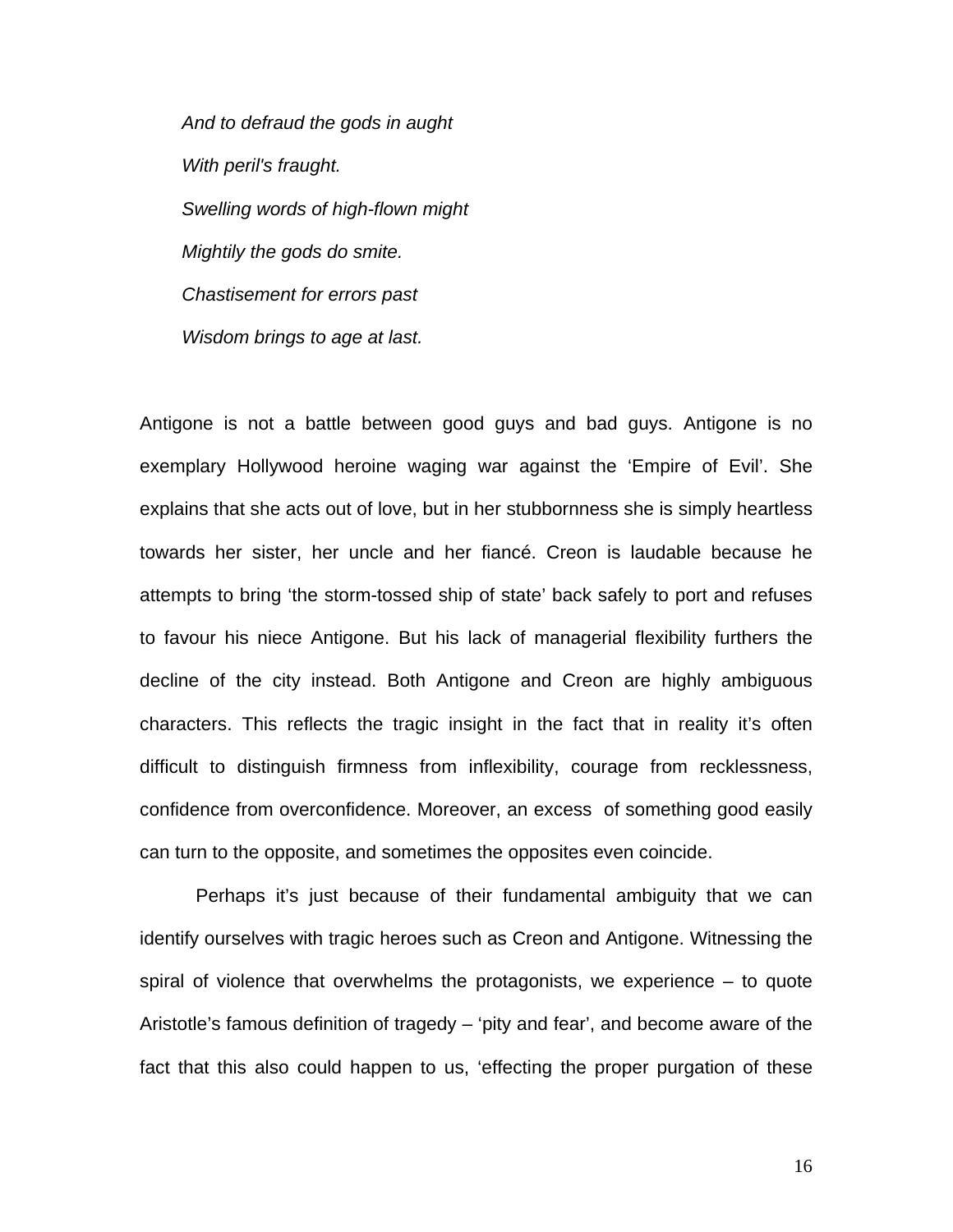emotions' (*pathèmaton katharsin*). The tragic hero might also experience catharsis, however, in his or her case the resulting wisdom often comes too late, after the catastrophe has taken place.

 What classical tragedy teaches us is that absolute principles might be good for the gods, but somewhat 'oversized' for finite beings like mortals. As finite beings we should constantly beware of the pitfalls of miscalculation, blindness and overconfidence. Tragic wisdom is that we have to live with the restrictions, the contradictions and the pain that are part of the finitude of human existence.

 In this respect tragedy is the opposite of Christianity and Islam: grand narratives that are based on clear distinctions between truth and falsehood, and good and bad, and that promise their believers a happy end, and that, for that reason, rather belong to the genre of the melodrama or the comedy. However, tragedy no less opposes the secular optimism that characterizes the Enlightenment. The best of possible worlds is out of our reach; what our tragic wisdom can achieve at best is to avoid producing more suffering than is inevitable.

 If there is something Europe has learned from its long and tragic history, it's that we should be utmost careful regarding human happiness, that prosperity often rather is a result of our luck then of our merits. And that we, for that reason, must have compassion for those that are being pursued by fate. Perhaps we should call this attitude humanist. And it is precisely this tragic humanism that distinguishes Europe from the United States. This brave new world has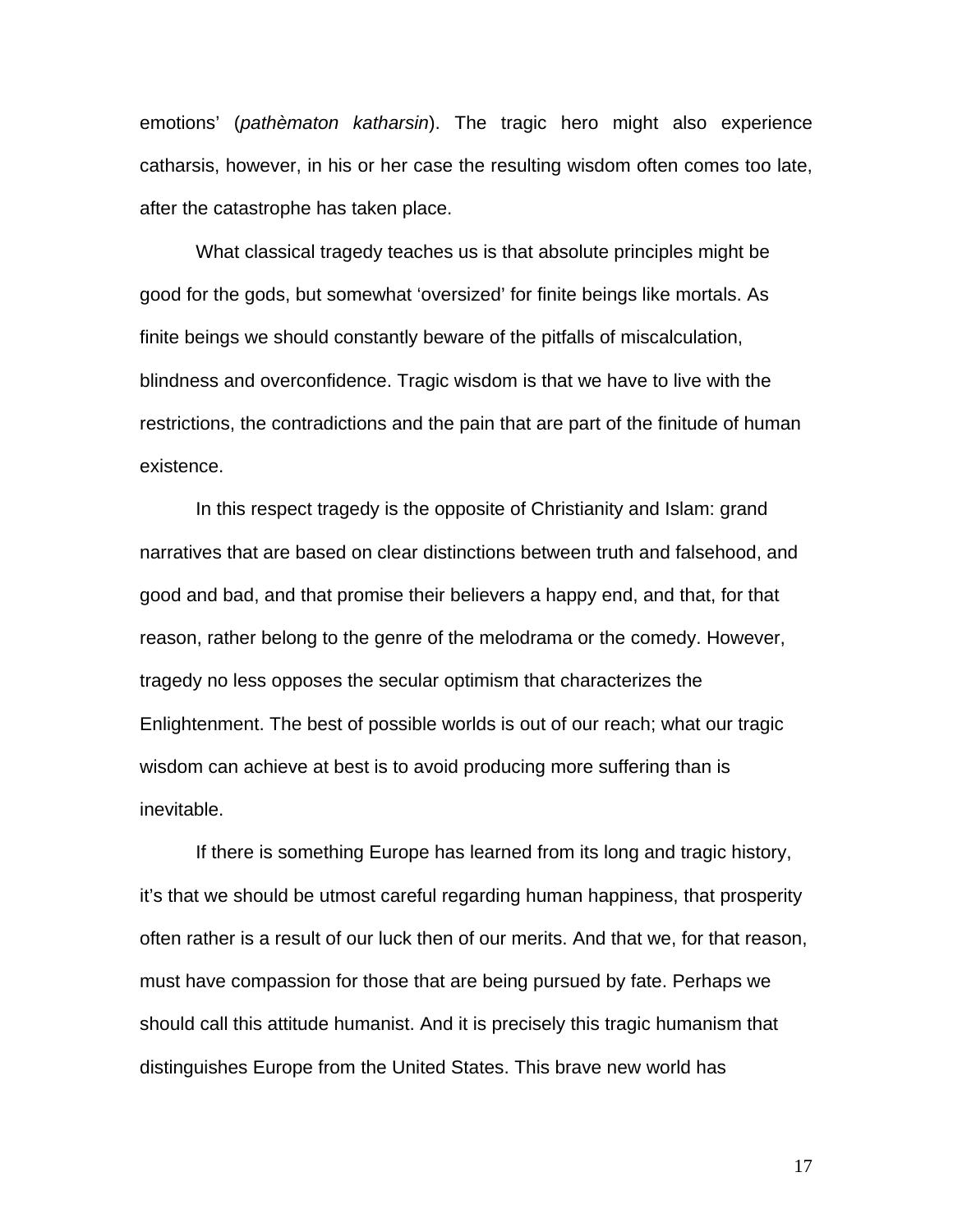surpassed Europe both in religious fundamentalism and in the rationalistic faith that the world is makeable thanks to our technologies.

 Let me be clear at this point. I am not claiming that Europe is morally superior to the US. For several reasons, the situation is more complex and less flattering for Europe. The first and most obvious reason is that the history of Europe until now has been characterized by real tragedies rather then by tragic wisdom. We only have to think of the wars of conquest, fought by Alexander the Great and the Roman Empire, of the crusades in the middle ages, the religious wars in the sixteenth and seventeenth centuries, the history of European colonization, or the First and Second World Wars in the twentieth century, which not without reason have been called European Civil Wars and which produced the concentration camps after which, according to the famous words of Adorno, the writing of poetry is no longer possible. The Europe I am talking about, this must be clear, is rather an idea than a reality.

So if we should call Europe the tragic continent, it is first and foremost because it has a history full of real tragedies. However, just because of these tragedies European history also produced an awareness of this tragic dimension of human life and the sublime expression of it in its literature, visual arts, music and speculative thinking. Europe not only can be called the tragic continent because it history is marked by an abundance of real tragedies, but also because, as idea and ideal, it embodies a tragic wisdom that stem from these catastrophes and that still may speak to us.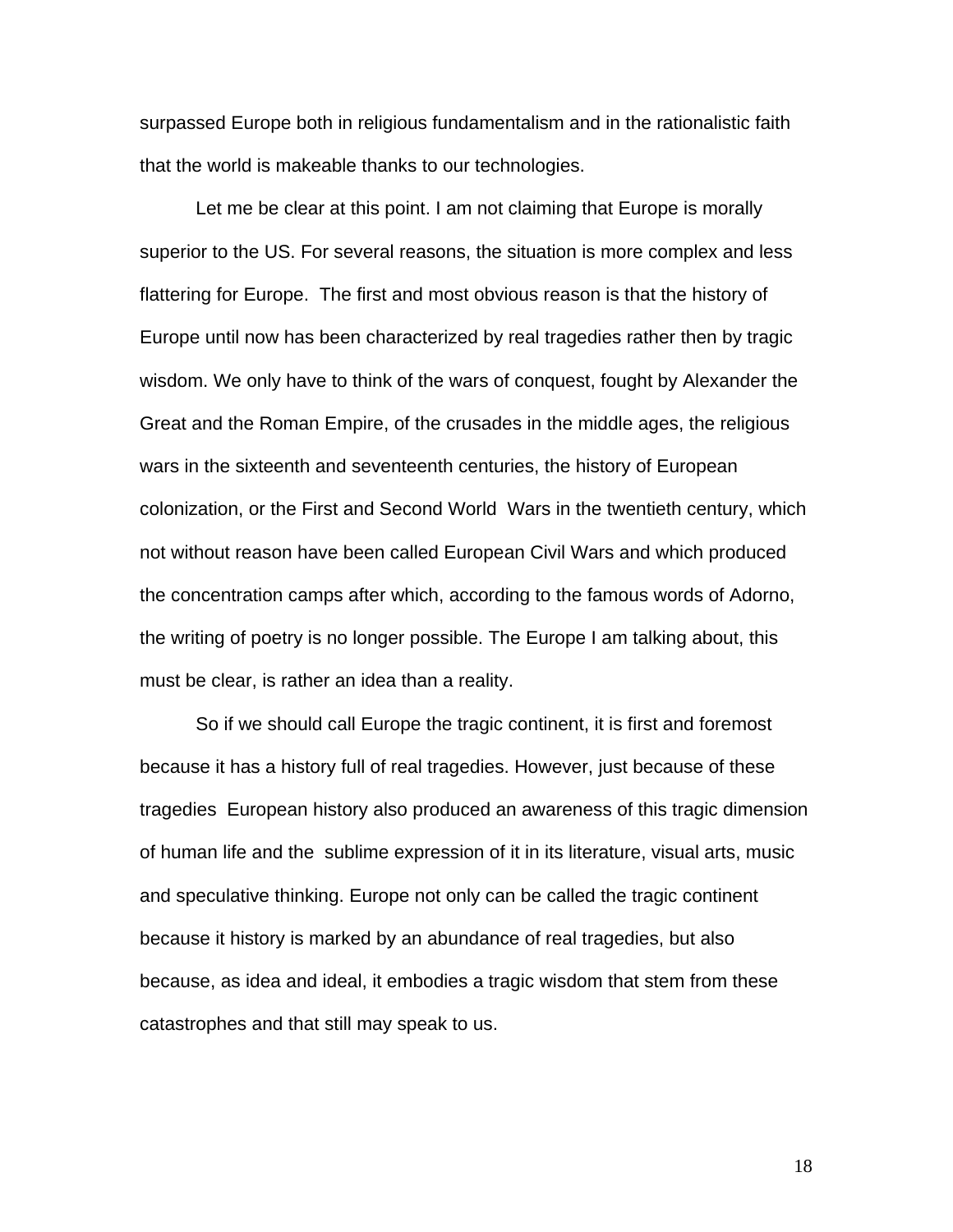## **4. Contemporary tragedies**

I would like to illustrate this with the help of two examples. The first one is the tragic struggle of Ayan Hirsi Ali against Muslim fundamentalism, a struggle that in several respects reminded us of Antigone's tragedy. Although Theo van Gogh was the main victim of the murder by a young Muslim terrorist, Hirsi Ali without doubt played the leading role in this remake of Sophocles' play. With her movie *Submission,* directed by Theo van Gogh, she wanted to support the countless women worldwide who are suffering oppression in the name of Islam. In this remake the role of Kreon was originally played by orthodox Imams like Ahmad Salam, whereas Theo van Gogh and his murderer Mohammed B. played the roles of Etéokles and Polyneikes with verve (that Mohammed B. wasn't killed by the police, actually was a production failure , as it was his intention to die as a martyr). Moderate Muslims like Ahmed Aboutaleb – at the time of the murder Alderman of the city of Amsterdam – played the roles of Haimon and Ismene, whereas Job Cohen, the Mayor of Amsterdam, was cut out to play the role of the blind seer Theresias in his desperate attempts to bring the others to reason.

 One can only have admiration for Hirsi Ali, who, as a critic of Islam and like Antigone, was prepared to hazard nothing less then her life. And in a certain sense, after she was forced to hide in a protected safehouse, she was buried alive as well. At the same time, again just like in the case of Antigone, she gives us the uncanny feeling, as she seemed to be on course for catastrophe. Whereas Antigone buried her brother twice, Hirsi Ali immediately after the murder of Van Gogh announced that she was working on *Submission II*. Of course it is her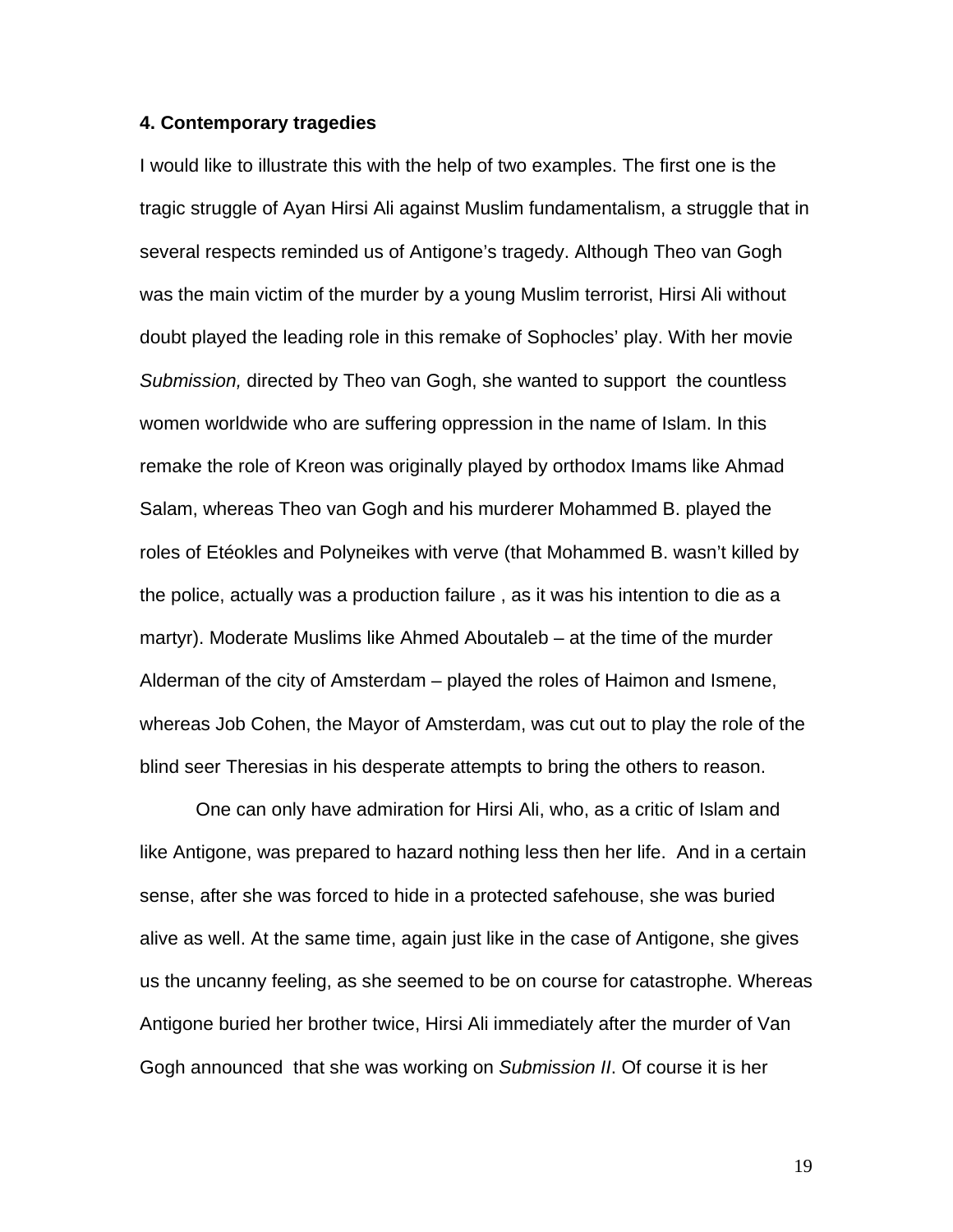right, and after the murder of Theo van Gogh perhaps even her duty, to raise her voice against fundamentalists who assume the right to kill dissenters, but what makes her struggle tragic is that she does this in a rather counterproductive way. Like Antigone, she claims to speak out of love for suppressed women, but she acts heartlessly towards Islamic women who do not agree with her westernized lifestyle. In doing so she brought about the opposite of what she hoped to realize.

 The resemblance with Antigone's struggle against Creon only grew when Hirsi Ali came into collision with Rita Verdonk, her sister-in-arms in the struggle against Islam. In an interview Hirsi Ali told that during her application for asylum in 1997, she had lied about her name, age, and country of origin, as well about the reason for her application. Rita Verdonk, member of the same liberal party as Hirsi Ali and State Secretary for Immigration & Integration at the time, started an official investigation against Hirsi Ali. Like Creon, Verdonk is the kind of person who believes that Rules are Rules and that they should be applied without fear or favour. As the findings of the investigation were that Hirsi Ali had not legitimately received Dutch citizenship, Verdonk tried to outlaw Hirsi Ali by annulling her citizenship.

With this action, Verdonk created a political crisis, as a overwhelming majority of the parliament supported their colleague Hirsi Ali, which finally led to the fall of the government. Hirsi Ali nevertheless resigned from Parliament and moved to the USA, where she took up a position at the American Enterprise Institute, published her autobiography, *Infidel*, and is currently working on another book, *Shortcut to Enlightenment* [ a philosophical fantasy about a visit by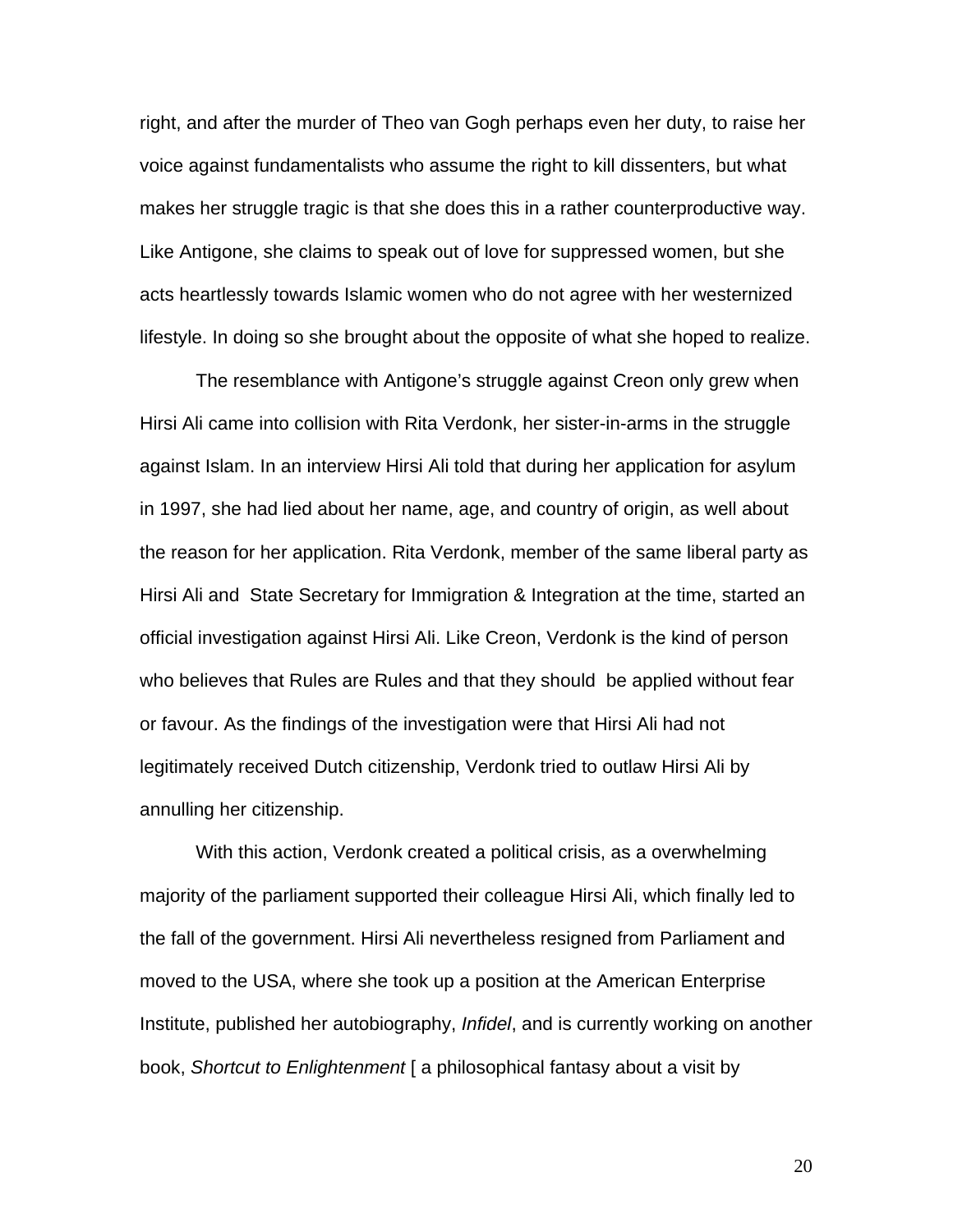Muhammad to the New York Public Library, in which he examines the ideas of various Enlightenment philosophers, compares them to the state of Islam today].

Hirsi Ali may be called a real tragic hero because although she is a bright woman, she seems to be blind to the fact that her actions had lead to the growth of fundamentalism rather then to a decline. And whereas she originally received much support from the Dutch population, through a series of miscalculations she managed to alienate many of her sympathizers. And with her glorification of the moral superiority of enlightened liberalism, she comes close to hubris. In all these respects her struggle against Islamic fundamentalism reminds us of president George W. Bush's 'war on terrorism'. A war that brings another Greek tragedy to mind: Aeschylus' *The Persians.* 

This tragedy - the earliest of the plays that still exist, performed in 472 BC and based on experiences in Aeschylus' own life, specifically the Battle of Salamis, 8 years earlier – deals with the decisive battle in the so-called Greco-Persian Wars. Around 600 B.C. Persia was the biggest power in the region and also controlled Greek colonies in Asia Minor. In 499 B.C. most of the occupied Greek cities in [Asia Minor](http://en.wikipedia.org/wiki/Asia_Minor) and [Cyprus](http://en.wikipedia.org/wiki/Cyprus) rose up against their Persian rulers; King Darius of Persia invaded Asia Minor and defeated the Ionians decisively in 493 B.C. Because Athens had supported the Ionian 'terrorists' king Darius started a punitive expedition against the democratic city state of Athens. Although Darius succeeded in destroying several Greek cities, after the Persians lost the battle in Marathon in 490 B.C. Darius withdrew his troops from Greece. King Darius, However, had 'a wayward son, spiteful and wrathful', named Xerxes, who wanted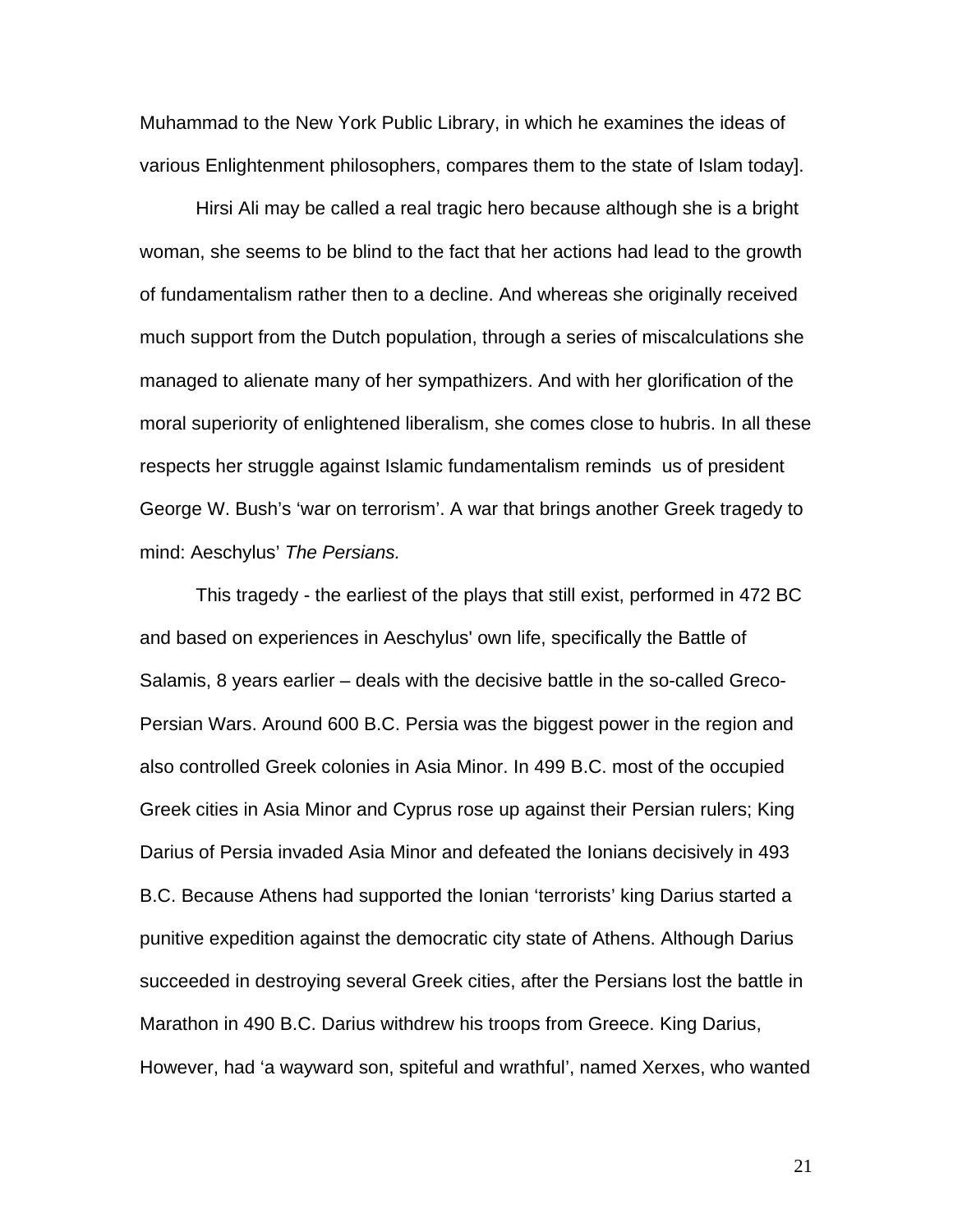to finish the job of his father. Xerxes went with an army, overwhelming in size and power– modest estimations made by scholars hold that the Persian fleet numbered more than 1,200 triremes and 3,000 ships and more than 200.000 land forces. Xerxes was quite determined. He was going to bring tyranny to Greece within a couple of months. The Battle of Salamis, in which Aeschylus participated, marked the turning point of the campaign. According to a story related by Herodotus, before the battle, Xerxes had set up a throne on Mt. Aegaleo, so he could watch his great victory over the smaller Greek fleet. However, the narrow gulf provided little room for his heavy triremes to maneuver, allowing the lighter Greek ships to flank and destroy them.

Aeschylus' *The Persians* focuses on the popular Greek theme of hubris blaming Persia's loss on the overwhelming pride of its king. However, what is remarkable is that the play is entirely written from the perspective of the Persians. The action takes place in [Susa](http://en.wikipedia.org/wiki/Susa), one of the capitals of [Persia](http://en.wikipedia.org/wiki/Persian_Empire), and focuses on [Atossa,](http://en.wikipedia.org/wiki/Atossa) the mother Xerxes awaiting news of the expedition against the Greeks, especially on her growing fear and despair after a messenger brings the news of the catastrophic Persian defeat at Salamis to Atossa, the mother of the Persian King Xerxes. Although Aeschylus took part in the battle, his play does not cheer the Greek victory, but rather excels in showing compassion for the defeated enemy.

 Not only does the war in Iraq takes place in the same region as *The Persians*, but the present protagonist is also 'a wayward son' who wants to finish a job started by his father. And though the rhetorics may have changed - the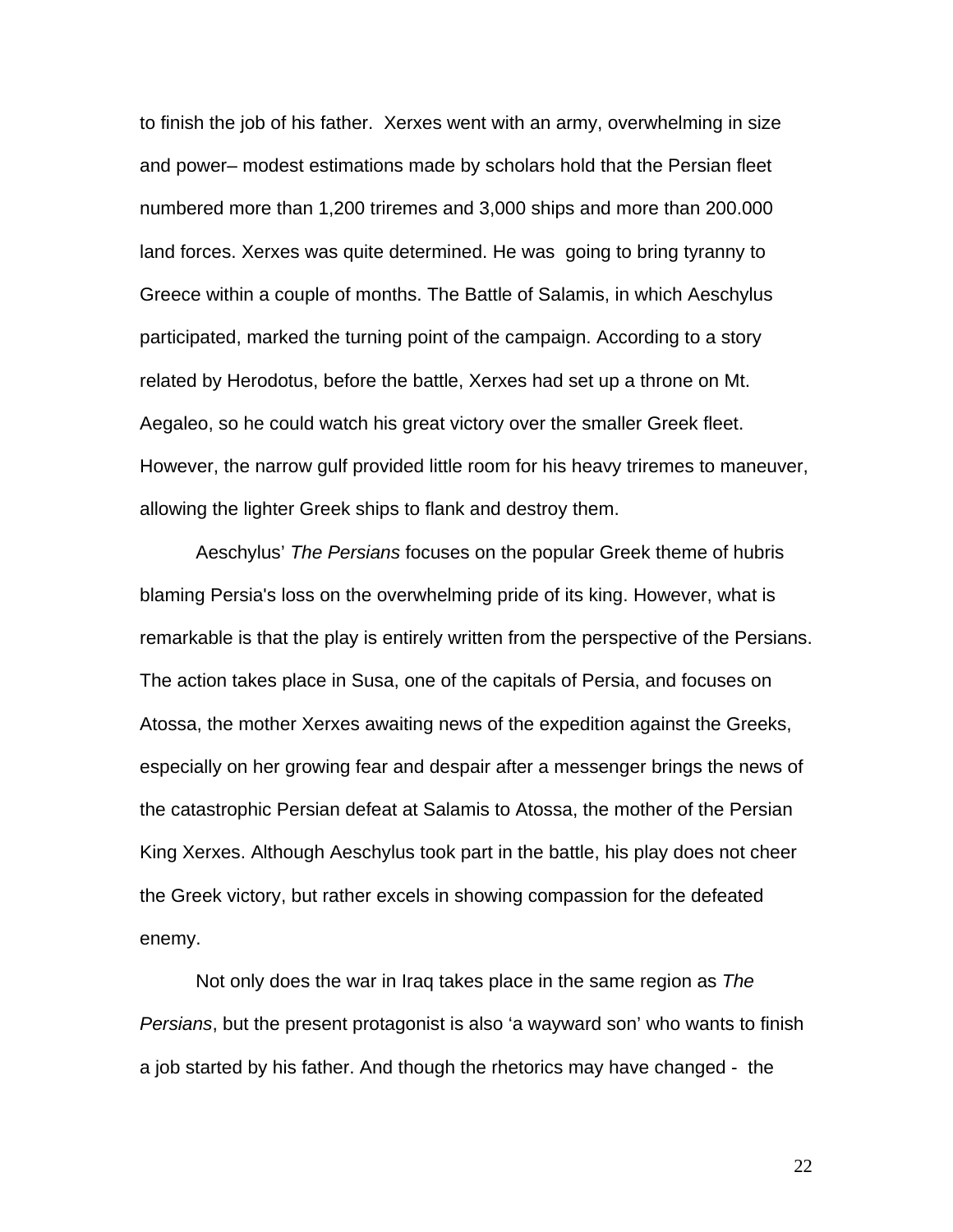present aim is to bring democracy to Iraq instead of tyrrany to Greece – Bush, no less than Xerxes, seems blinded by miscalculation and hubris. The Bush administration was as convinced about its political and military superiority as Xerxes was. And though the tragedy has not ended yet, according to many spectators it already can be named a catastrophe. The only difference seems to be that Osama Bin Laden has not yet published his tragedy *The Americans.* 

If the conclusion is that George W. Bush is a tragic hero par excellence, than we are faced with a paradox. In the foregoing I have argued that the difference between Europe and the United States of America is not to be found in the two pillars mentioned by Steiner, Christianity and rationality, because in that case the US would be far more European than Europe. I argued that the distinguishing characteristic rather is to be found in the European tradition of tragedy. However, the war in Iraq – no less than the war in Vietnam –seem to show that the USA also has surpassed Europe in tragedy as well.

 This, however, is only partly the case. The distinguishing point between the USA and Europe is not so much the level of miscalculation, blindness and hubris, but rather the difference in tragic awareness that accompanies the (self- )inflicted catastrophes. If Northern America is a tragic continent, then this is not the case because of its tragic awareness, but rather because of the lack of it.

 I want to repeat that it's not my intention to conclude from this observation that Europe would be morally superior. An excess of tragic awareness can be paralyzing factor, whereas a lack of tragic awareness sometimes can help to put an end to tragedies. We should only think of the civil war in former Yugoslavia,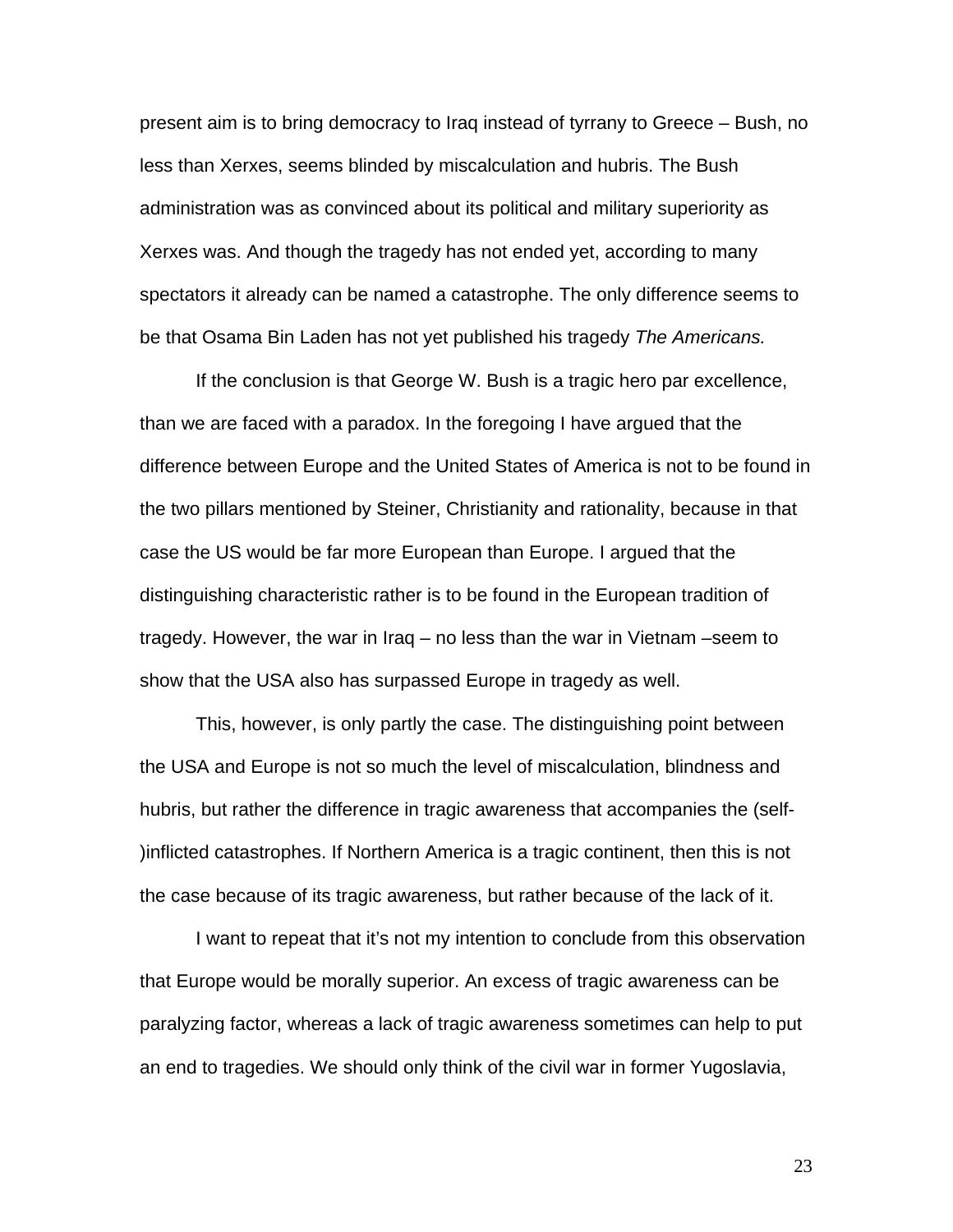which Europe wasn't able to handle. Moreover, behind the façade of tragic awareness we often find cynical self-interest. The unwillingness of France, for example, to join the war in Iraq may be inspired by tragic awareness, but without doubt the French government also had their economical interests in the Arabic world in mind.

# **5. A tragicomic conclusion**

Let me conclude. It goes without saying that the confrontation with violent Muslim extremism is a great challenge for the Western world, both for the USA and Europe. The question is not if we should take up this challenge, but rather how it should do this. The War on Terror is one option. It is not only popular in the Bush administration, but also some European leaders are of the opinion that violence should be answered with violence. German Secretary of State Otto Schily, for example, answered the perpetrators of the terrorist attack in Madrid, who provokingly claimed that the Western world could never win the battle, because Westerners love life, while Islamists love death, with a no less provoking. 'If you like death, you can have it".

Another option is to try not to forget the tragic idea of Europe. A tradition that warns us against the catastrophic logic of violence. A tradition that cultivates compassion and solidarity, and enhances our moral sensibility and ability to take the perspective of those who do not share our truths, values and deepest beliefs.

 And let us not forget tragic irony. The irony of tragic heroes is that they often bring forth the opposite of what they intend. Tragic irony not only evokes